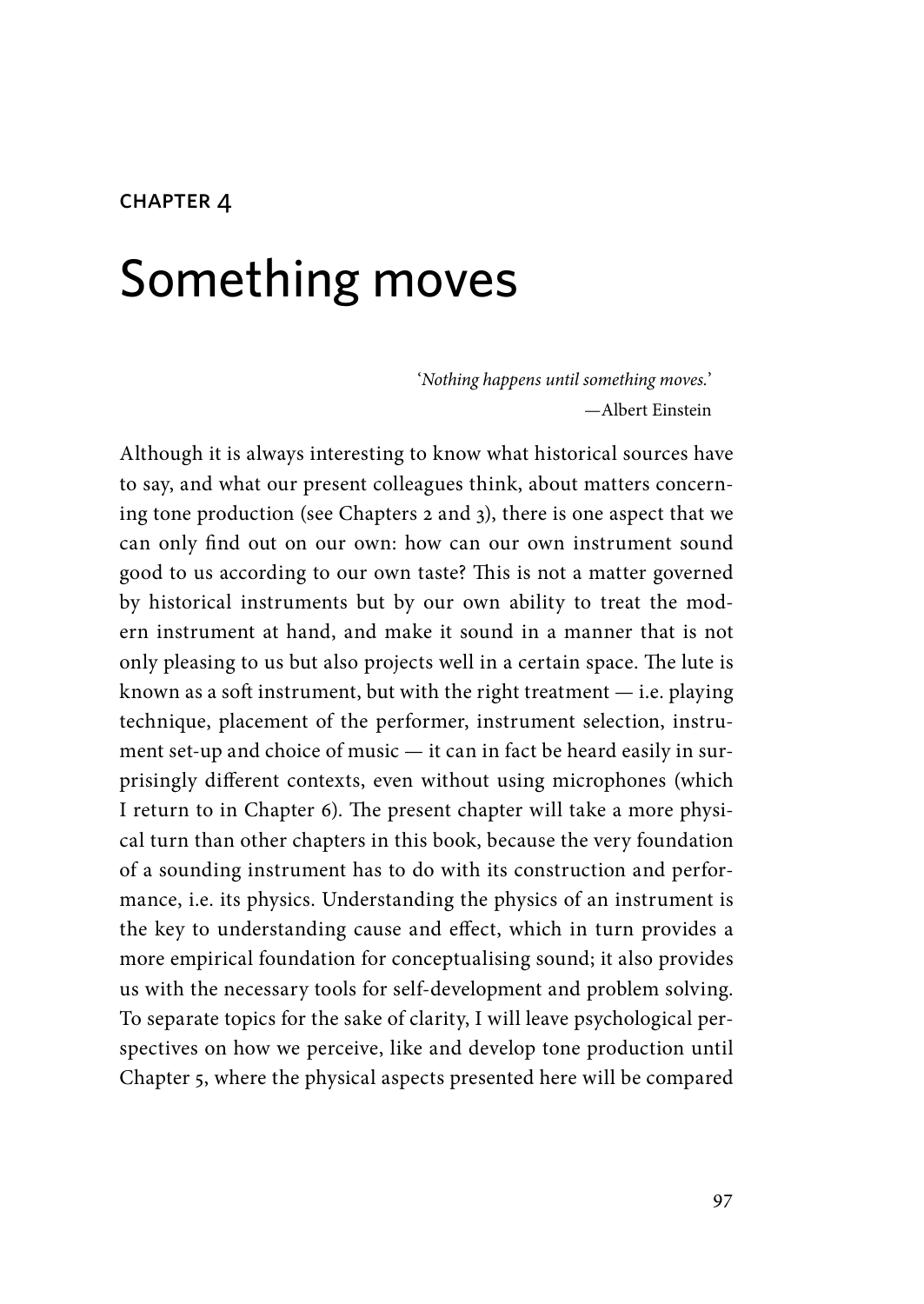chapter 4

to the historical (Chapter 2) and modern (Chapter 3) directions already presented.<sup>1</sup>

Being a musician is, in part, being an artist of perception and physics. When we play a tone, we initiate a chain of reactions among air particles (to take a normal musical performance as an example) that a listener perceives and feels in a certain way. In order to understand sound and tone production, it is vital to understand that there is much more to sound than just air waves being produced to create music; in fact, 'soundwaves' is just a figure of speech. To me, at least, there is indeed a greater poetry in physics than just a transportation of sound from performer to listener; understanding the nature of sound makes that 'transportation between A and B' something dynamic, (partly) controllable and, in fact, something living. It can become part of the instrument and part of the performer, who can actively use physical principles to create music that mediates what they as performers intend to mediate. By understanding how sound actually works, the lutenist is left with the opportunity to make informed decisions in their tone production and form their own concept of 'good' sound — 'this sounds like this because …' or 'to get the sound I want I have to do this,' for instance. Deep knowledge of how things work can alter tone production to being something more than a habit; it can become a form of design or sculpting. Informed play, as I presented earlier, is thus more than simply reading sources and literature; it is also knowing what you are working with, how to affect the sound and how it develops over time. Furthermore, it helps to better understand sound biologically, i.e. as something developing over time, perceived as the sum of all its actions and reactions. The physics of lute sound is very concrete, very definable and therefore exemplifies the biological development of sound, before we, in later chapters, introduce more subjective concepts, such as psychological perspectives and sound recording, as well as drawing lines back to past chapters.

<sup>1</sup> For those interested in a historical discourse on the development and history of the lute; see Smith, D.A., *A History of the Lute from Antiquity to the Renaissance* (Canada: The Lute Society of America, 2002).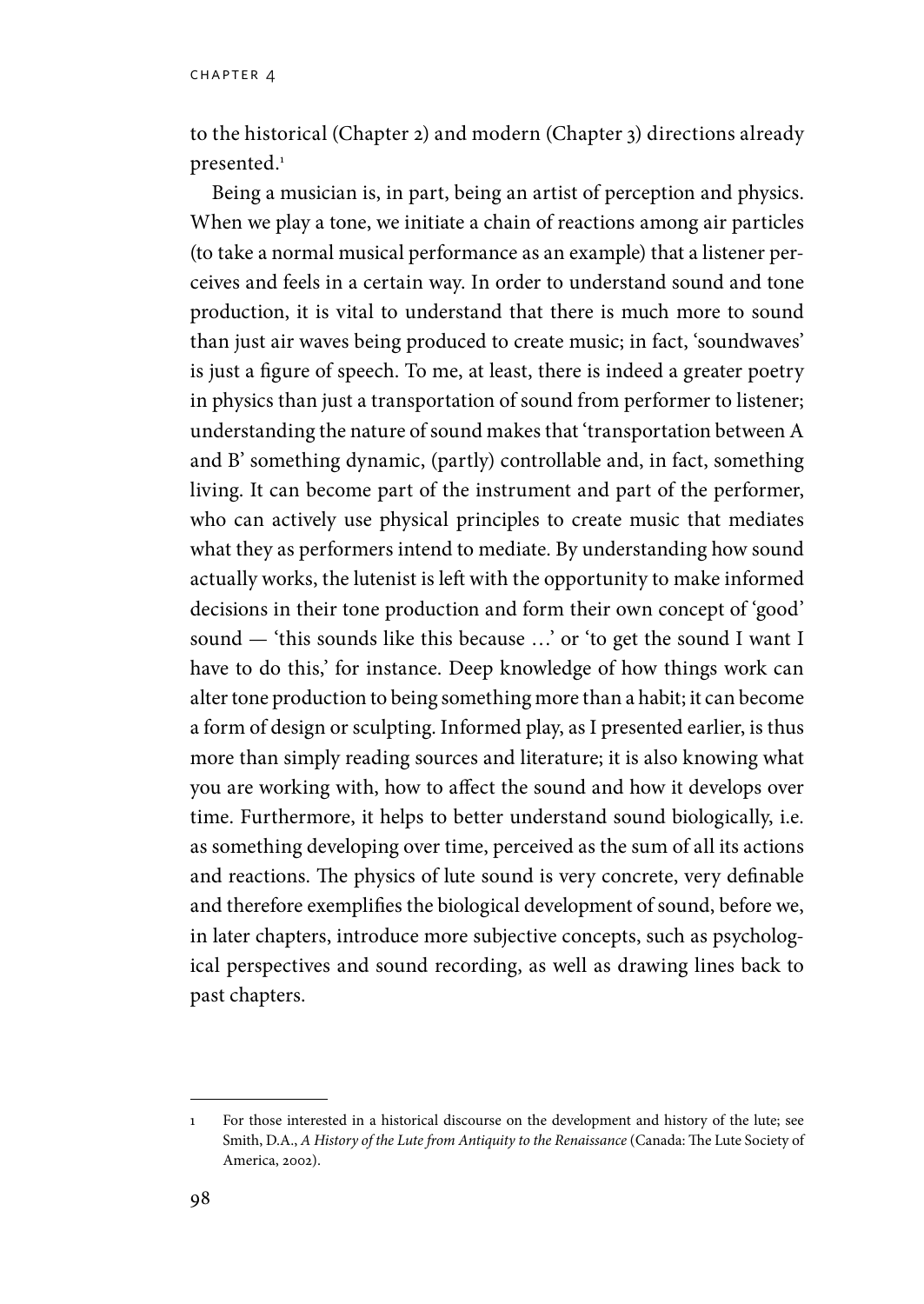# **Sound behaviour as foundation for conceptualising tone production**

Understanding how lute instruments, or any other instruments for that matter, produce sound, requires a basic understanding of the physics and mathematics of sound development and propagation. In this section, I will focus on basic sound physics, addressing some fundamental features which will serve as the starting point for later discussions in this chapter.

Although sound is often represented using waveforms, it is vital to understand that sound is not actually propagated in waves in the traditional sense, often represented by a line going up and down around a centre line in an illustration; this is merely a mathematical way of describing air behaviour in terms of pressure changes over time. To fully understand sound propagation we must start elsewhere, outside the realms of mathematical representations and within the realms of relationships. The air surrounding us is full of small particles; without particles, we would find ourselves living in a vacuum. To put it simply, each individual particle has its natural, preferred place in a three-dimensional space. When a tree falls, creating a loud noise, it displaces the air particles, forcing them to leave their preferred space. When displaced, they get 'homesick' (figuratively) and try to go back home with such a force that they go too far the other way, and so it continues in an oscillating manner with less force each time (due to friction, etc.) until the air particles stand still in their resting place. This is, of course, a figurative manner of describing the process. When only considering one single particle the concept is easy enough to understand; it is almost like bungee jumping. But when that single particle moves, it collides with other particles and a complex chain of reactions is set in motion; hence the analogy of relationships, because everything happens as cause and effect, where everything depends on and relates to each other. Already here, then, we can perceive the biology perspective since each particle development creates actions and reactions that, in sum, produce complex air particle movements that we, through our auditory systems, perceive as sound. Indeed, this cause and effect is so powerful that it is also perceivable in silence. Consider, on one hand, the discomfort we perceive when there is no sound at all (such as in Microsoft's silent chamber), and on the other hand, deaf composers being able to experience music through vibrations.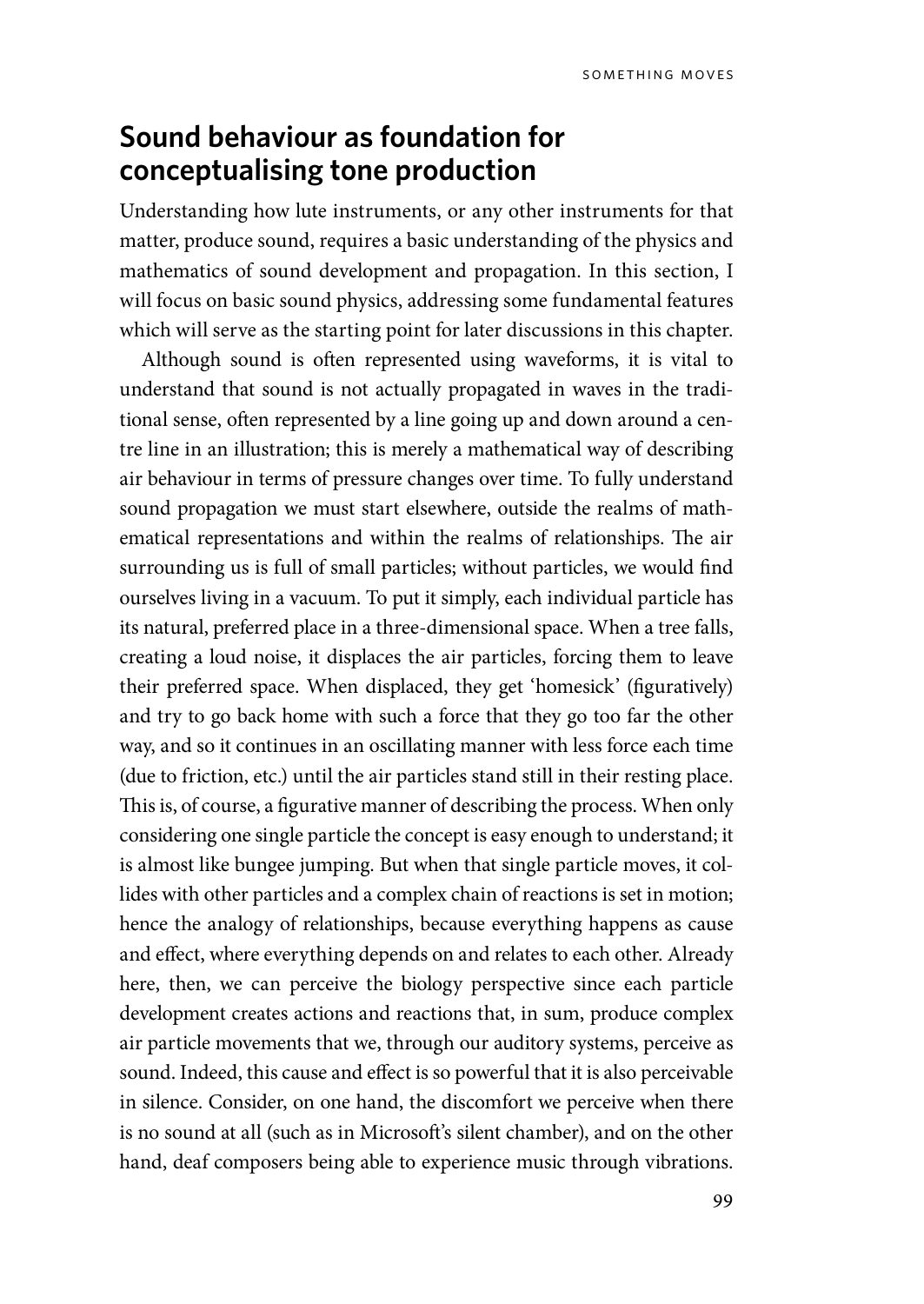The concept of sound is both something very concretised (through physics) and abstract (through cognitive and metacognitive perspectives), and it relates so strongly to its opposite, silence, that its impressive impact is inevitable whether it is 'there or not.'

We can speak of two important sound features: firstly, the force, i.e. how far away from 'home' the particles are (its amplitude); and secondly, how many times per second they move back and forth (its frequency). Starting with amplitude, the sound pressure level can be measured using the traditional unit for pressure, namely pascals (Pa). The human auditory system can normally perceive sounds starting at a level of approximately 0.00002 Pa ranging up to 100 Pa, where our hearing begins to become seriously impaired. A measuring scale between 0.0002 and 100 naturally presents difficulties in practise, due to the vast amount of levels in-between. To make this range more convenient and easier to handle, it is normal practice to employ a mathematical approach called logarithms, employing the decibel unit (dB) rather than pascals. The basic principle of logarithms serves sound physics very well, in that it makes the range between 0.00002 Pa to 100 Pa more manageable and also better represents our perception of amplitude. Basically, in logarithms, what we are asking is how many of the same number we need to multiply to reach another number. For instance,  $2 \times 2 \times$  $2 = 8$ , suggesting that we need to multiply three 2s to reach 8. This can be expressed as  $Log_{20}(8) = 3$ , where the number in brackets represents the number we wish to reach, and where the number following the Log explains what base we are using. The power of logarithms to treat large ranges of data is quickly evident if we use 20 as a base  $(Log<sub>0</sub>(x) = y)$ :

$$
Log_{20}(20) = 1
$$
  
\n
$$
Log_{20}(400) = 2
$$
  
\n
$$
Log_{20}(8,000) = 3
$$
  
\n
$$
Log_{20}(160,000) = 4
$$
  
\n
$$
Log_{20}(3,200,000) = 5
$$
  
\n
$$
Log_{20}(64,000,000) = 6
$$
  
\n
$$
Log_{20}(1,280,000,000) = 8
$$
  
\n
$$
Log_{20}(25,600,000,000) = 9
$$
  
\n
$$
Log_{20}(10,240,000,000,000) = 10
$$

100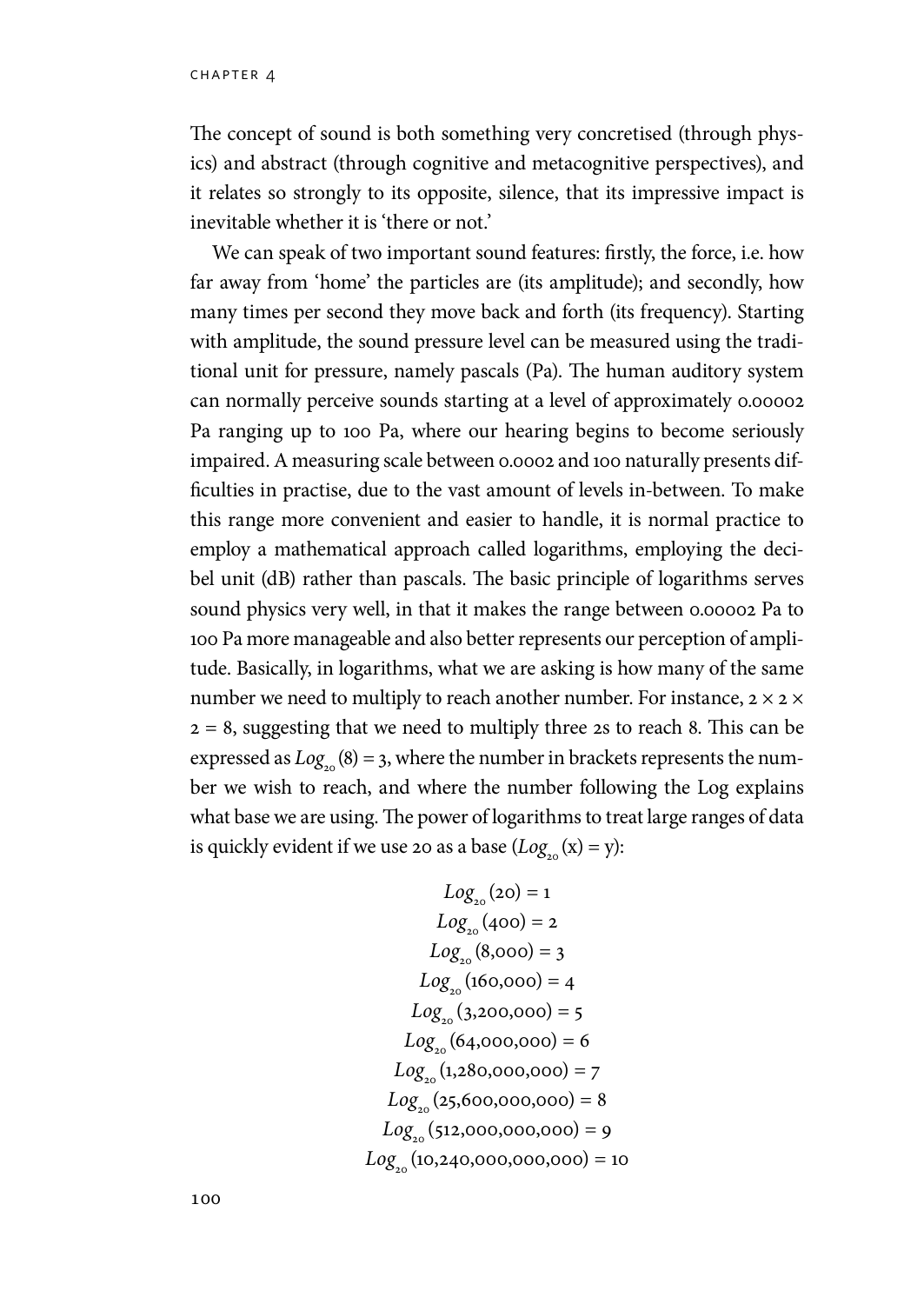As seen above, we can express a range of values stretching from 20 to 10,240,000,000,000 using only 10 numbers. If we say that 0.00002 Pa is 0 dB, we will find that 100 Pa is 133.97 … dB, which is an easier range to deal with.

There is a good reason why I talk about logarithms, pascals and decibels in a book treating the lute. This is because understanding the difference between linear and logarithmic thinking provides the entire foundation for how we work with sound, how it is represented in illustrations and (later in Chapter 6) how we can use sonic features to sculpt our tone production throughout a music-production context, ranging from live performances to recording sessions. This is where the traditional, mathematical representation (i.e. Fast Fourier Transform or FFT) of sound actually becomes valid, because it describes the amplitude's development over time (see Fig. 4.1 below). Returning to the analogy above, the centre line represents 'home', movement above the centre line represents positive pressure, which is when the air particles are displaced by the above-mentioned tree, and movement below the centre line represents negative pressure, where the particles wanting to go 'home' go too far. The FFT graph enables us to view sound development over time, and it is easy to see where the popular expression of soundwaves stems from.

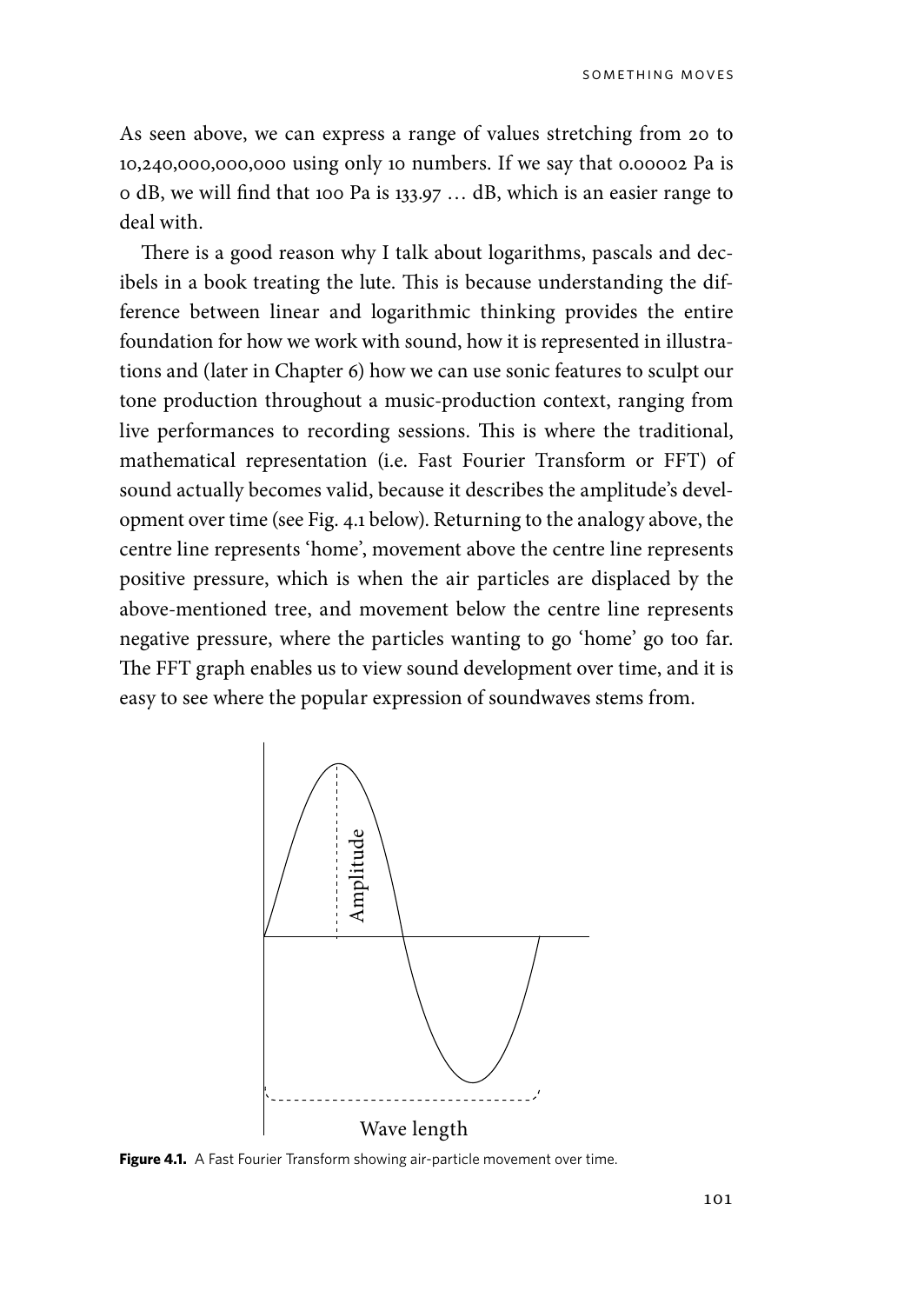Shifting focus to frequency, the distance from one positive peak to the following positive peak is called one wave length, period, or full cycle (usually described in mathematics as  $\lambda$ ; see Fig. 4.1 above). Similarly, the distance between a negative peak to the following negative peak is also one wave length. Simplified, one can say that a cycle is the sum of both one positive and one negative movement. The number of full cycles per second determines the frequency of a sound, that is how 'high' or 'low' we perceive them to be. A tone of 15,000 Hz, or 15 kHz, for instance, means that the sound reaches 15,000 full cycles per second; equally 10 Hz means 10 full cycles per second.

But there is much more to sound than the two-dimensional aspect of frequency and amplitude represented by the FFT graph. Sound does not propagate directionally, like a laser beam, but rather hemispherically (see Fig. 4.2 below). This means, in practise, that the further away from the sound source the chain of reactions between air particles moves, the more space the same air particles have to function within, ultimately resulting in less power; the air particles a sound meets also provide friction to slow down the movement. In sum, this means that amplitude decreases depending on the distance from the sound source (a fact that you do not have to be a physicist to experience in real life).

In fact, there is a logic to this decrease of amplitude over distance that can be formulated as double the distance equals minus 6 dB ( $2 \times$ d = – 6dB). Changing listening position from 16 to 8 metres distance produces the same amplitude increase (in decibels) as from 4 to 2 centimetres.



**Figure 4.2.** Illustration of how sounds propagates hemispherically.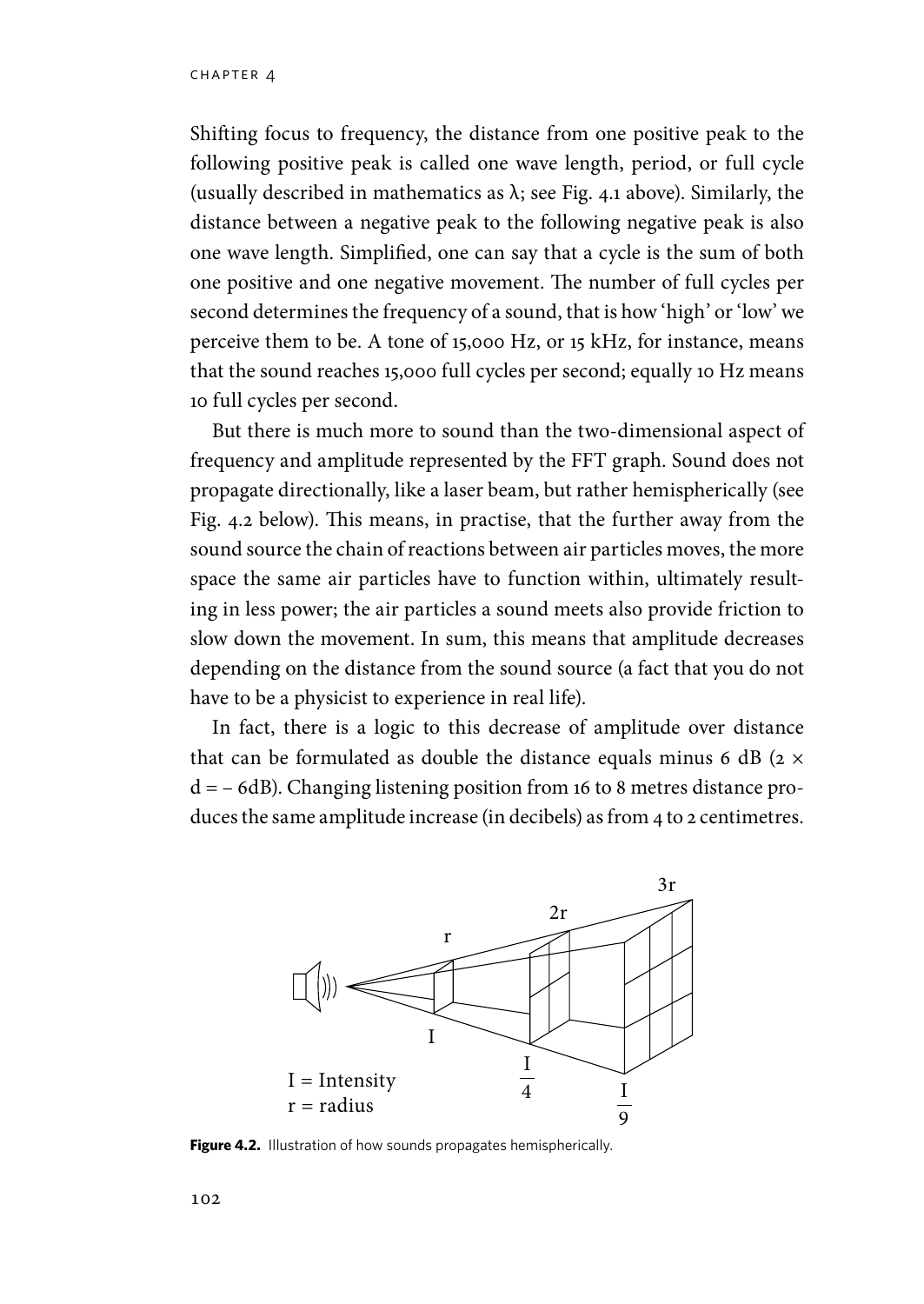This, in turn, means that one will experience less difference in amplitude when moving around far away from the instrument than if having the ear moving around right next to the soundhole. Conceptually, this is important when discussing lute sound production because it gives us points of departure to better understand lute sound propagation over distance and, together with frequency and amplitude, we are in fact given the tools to talk about physical processes and use a common language to further develop the biological cause and effect phenomena that sound propagation really is.

#### **Sound propagation and lute construction**

It may be easily forgotten that technology does not only imply objects with electrical cords. The lute itself is a form of technology, and the lute sound as a concept begins already at the level of the lute instrument as a physical entity. This means that choosing a certain lute is also to choose a certain framework and foundation for sound. We notice, for instance, how instruments built in the 1970s and 80s are designed using a different ideology than certain instruments built today. This relates to how the frequencies in its tone are balanced (common adjectives used in this sense are often 'rich,' 'feeble,' 'mellow' or 'rich on transients'), the thickness of the lid and the back of the instrument, the spacing between the lid and the strings, to name just a few of the differences.

The designs of various sorts of lutes are very much bound up with historical findings, as luthiers (i.e. lute builders) mostly seek to bring to life older authentic lutes rather than develop new instruments (one exception are the *Liuto Forte* lutes,<sup>2</sup> that have been appropriated to be more suitable for modern guitarists). However, experimentation with instruments has always been on the agenda. This is obvious since new instruments have always been developed, but we can also read written accounts on the matter. Mace (1676), for instance, writes about the invention of his two lutes in one instrument, the *dyphone*: 'The *Occasion of Its Production*, was *My* 

<sup>2</sup> See *Liuto Forte*. Retrieved 4 June 2017, URL: http://www.liuto-forte.de.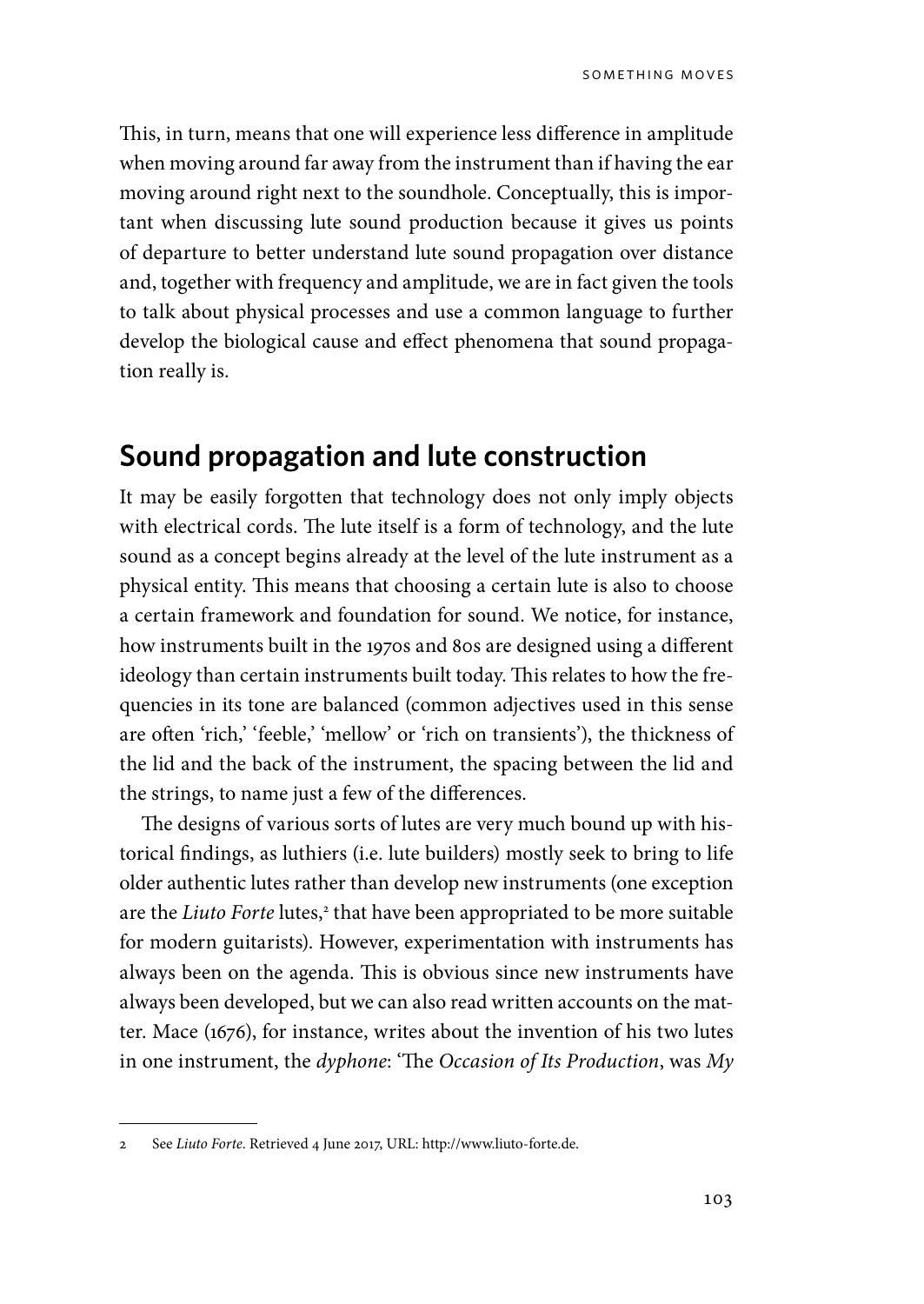*Necessity*; viz. *My Great Defect in Hearing*; adjoined with *My Unsatiable Love, and Desire after the Lute*; It being an *Instrument so Soft*, and *Past my Reach of Hearing*, I did Imagine, it was possible to *Contrive* a *Louder Lute*, than ever any yet had been […].'3

Historically, Wachsmann et al. informs us, the arched backside of the lute consists of an odd number of thin strips of wood<sup>4</sup> that are glued together and reinforced on the inside of the lute by strips of parchment or paper. When the size of the body increases, the number of ribs also increases (rather than simply widening the existing ribs). The ribs are normally held together by softwood (see subsequent section for explanation) at both ends, usually by a block at the top to interconnect with and support the neck. The soundboard is often constructed out of at least two thin, straight-grained plates (usually about 1.5 mm thick) of softwood, depending on the size of the instrument. From the 1590s on, ebony or some other type of hardwood was introduced along the border of the soundboard as a protective measure; however, as a trend developed of exchanging the more modern soundboard with an older one, the older solutions made a comeback to the instrumental design; only this time, the edges were wrapped in cloth or parchment.<sup>5</sup> The bridge was glued directly onto the soundboard and was usually crafted out of hardwood from pear, plum or walnut trees; strings were attached to it by pulling each string through a small, drilled hole and then looping it around itself, to secure it from losing its grip when the string is being tuned up to its proper pitch. To avoid distortion, due to the high tension of the strings, transverse bars are glued onto the underside of the soundboard, preferably from the same material. They function both to divide the soundboard into smaller, high-frequency resonant sec $t$  tions  $-$  favouring the harmonics of the string  $(f_i$  or higher) rather than the fundamental frequency  $(f_{\circ})$  — as well as adding support to the lid.<sup>6</sup> It is clear, then, from Wachsmann and his colleagues' description of historical

<sup>3</sup> Mace, *Monument*, 203.

<sup>4</sup> The type of wood used for the ribs does not seem to have been standardised and depended on what was available.

<sup>5</sup> Wachsmann et al. suggests that the practice came into use 'possibly to cover pre-existing wear;' see Wachsmann, K., 'Lute,' in *Grove music online, Oxford music online*. Retrieved 18 July 2013, URL: http://www.oxfordmusiconline.com/subscriber/article\_citations/groove/music/40074pg3.

<sup>6</sup> Wachsmann, *Lute*.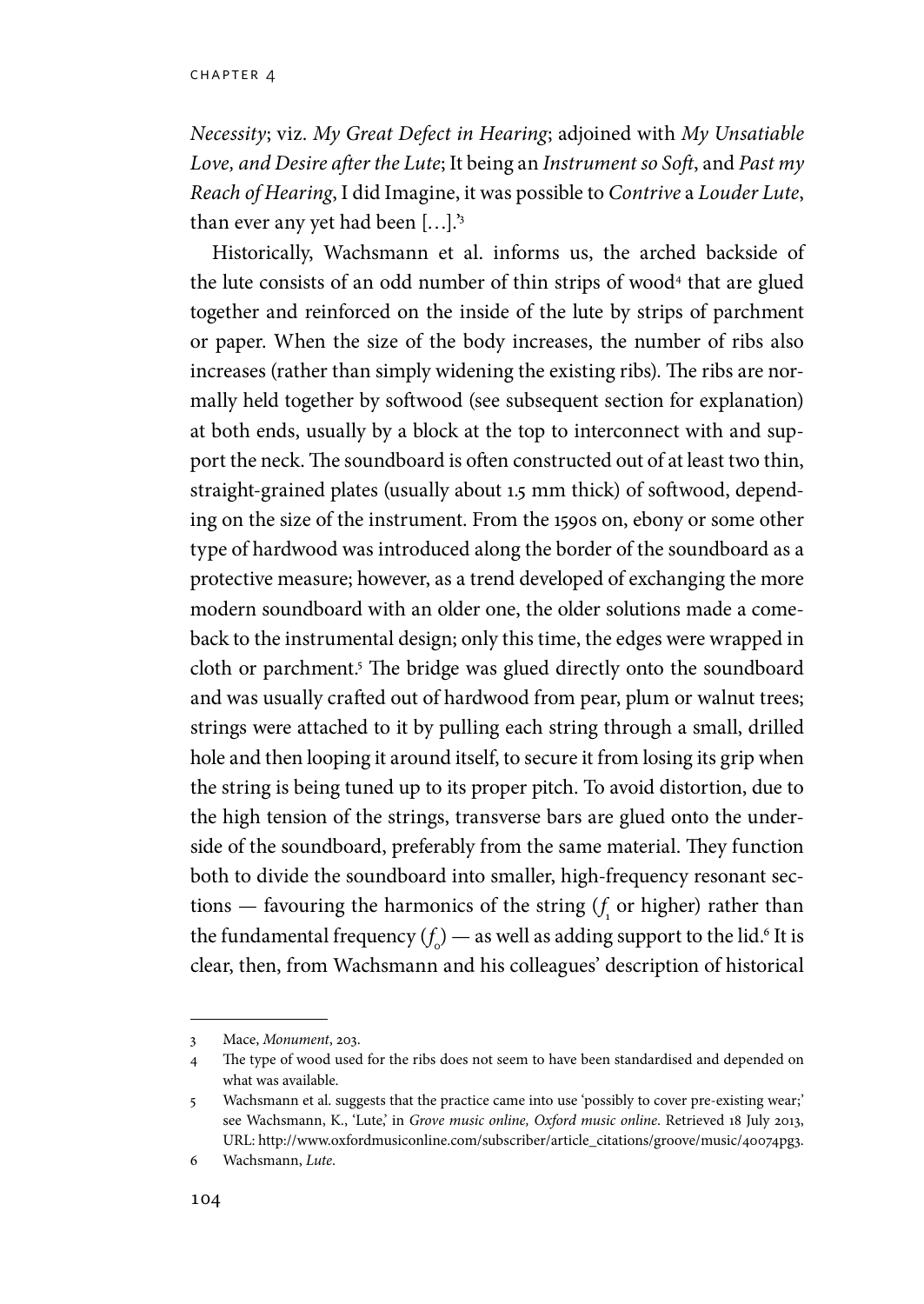lutes, that it consists of many smaller parts, joined together into a whole. To understand how this constitutes lute sound, we must again turn our attention briefly towards some basic physics. Through the mathematical calculations accompanying the spring-mass system, we learn that all objects have a preferred frequency in which they oscillate depending on mass density and tension.7 For instance, an anvil will have a higher frequency pitch upon beating it with a metal stick than would a smaller piece of wood, as the anvil has a higher mass density; tuning a lute string up heightens its pitch as the tension in the string increases. This was known already in the Early Modernperiod. Mersenne (1636), for one, said that the pitch produced by a string relates to the string's length, density, diameter and tension, and that length and diameter could compensate for the low density of gut strings;<sup>8</sup> consider the long bass strings of a theorbo and archlute (see Fig. 4.3). Also Mace (1676) writes that '[…] (indeed) *Length of String*, in any *Instrument*, causeth *Bravery*, and *adds Lustre to the Sound of That String*.'9



Figure 4.3. My own theorbo with long bass strings, built by Lauri Niskanen. Photo: Robin Rolfhamre.

If we look at the individual parts of a lute we realise that it actually consists of multiple oscillators made of different materials, densities and tensions that create lute sound as they work together (see Fig. 4.4 below, bearing in mind that each part mentioned further consists of smaller pieces glued together). Lute sound then becomes a symphony of the mass

<sup>7</sup> Schnupp, J., Nelken, I., and King, A., *Auditory Neuroscience: Making Sense of Sound* (USA: MIT Press, 2011), 3–5.

<sup>8</sup> Weinreich, G., et al., 'String,' *Grove Music Online*, *Oxford Music Online*, Oxford University Press. Retrieved 30 May. 2017, URL: http://www.oxfordmusiconline.com/subscriber/article/grove/music/45984.

<sup>9</sup> Mace, *Monument*, 208.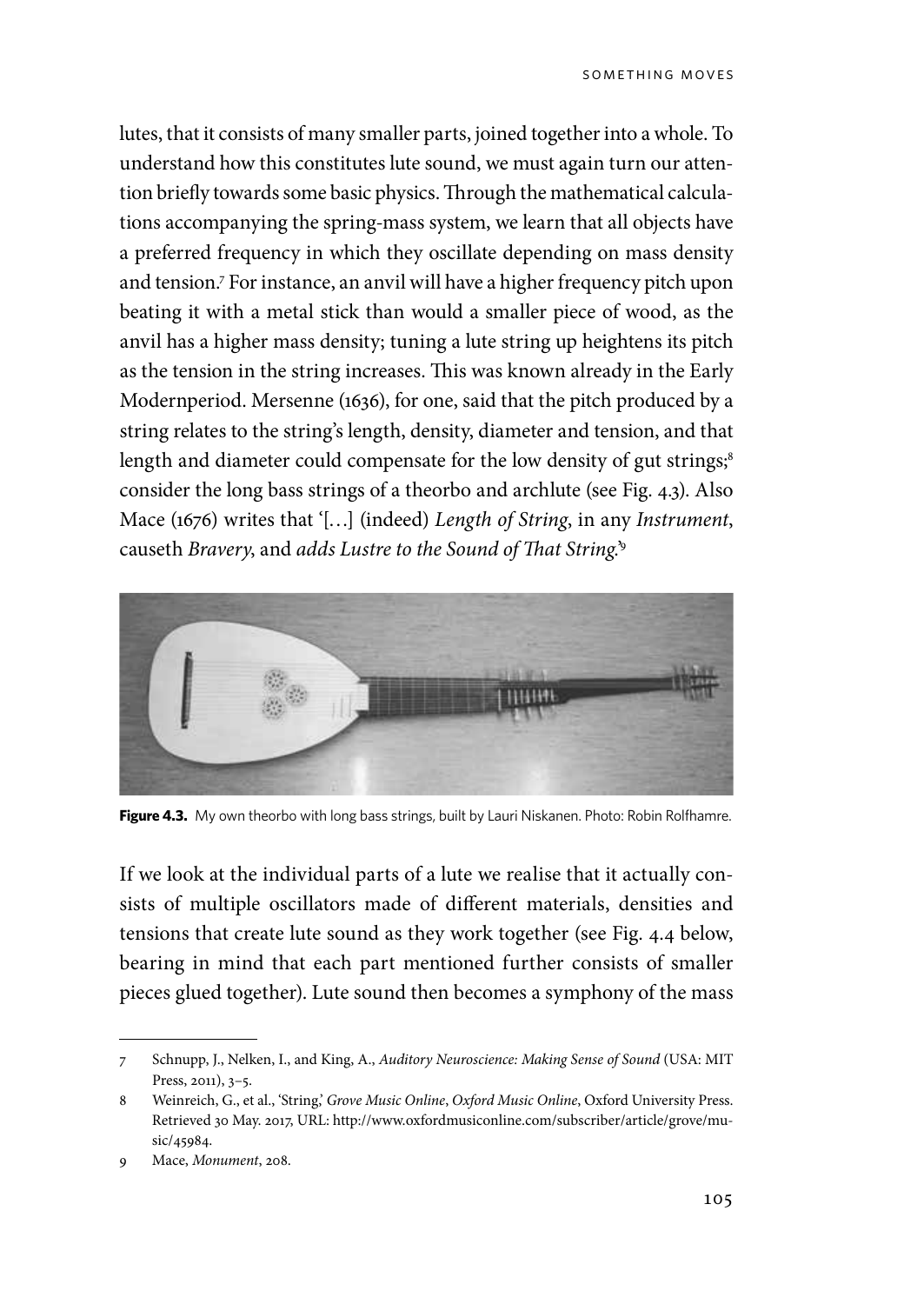

**Figure 4.4.** The lute is constructed of multiple parts that function as oscillators.

density and tension of each part and their interaction as they are adjoined to one another — lute sound is the sum of its components and its construction. As we will see, the same equation (i.e. lute sound = part + part + part … + part) can be followed throughout the production chain towards a live performance or the sound file played through your hi-fi system at home (see Chapter 6). Thus, choosing a certain luthier is also to choose a certain concept for sound production. Compare instruments built in the 1970s and the 1980s with more recently built instruments and you will find that they often differ a great deal with regard to construction, tone quality, loudness, distance between the lid and the strings, etc. So, choosing an instrument is also to choose a certain framework when developing our concept of 'good' lute sound and it sets the premises, not only for the sound coming out of the instrument, but also for how we relate to it both artistically and technically. It is, therefore, highly interesting and relevant to discuss wood as it makes up the vast majority of a lute, especially as it presents various perspectives that are both constant, subject to nature and subject to us as performers.

# **Wood and the elements**

Thomas Mace (1676) makes a great point of the synergy between instrument, strings and moisture. He emphasises the necessity for keeping moisture at an acceptable level to keep the instrument in shape, ease the handling of it while playing and, most interestingly, improve its tone production. Mace lays down seven good reasons for storing the lute properly: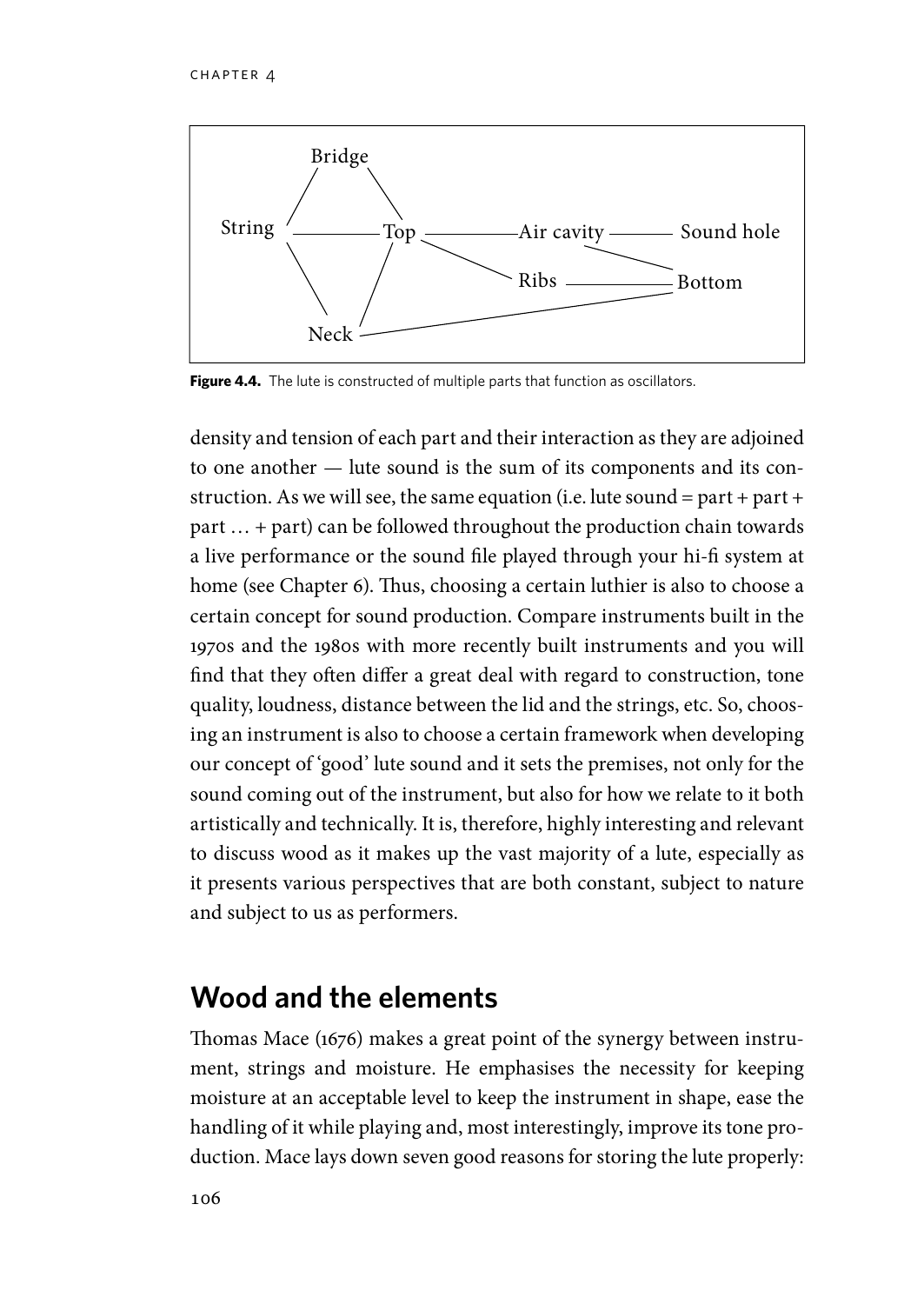And that you may know how to *shelter your Lute*, in the worst of *Ill wathers*, (which is *moist*) you shall do well, ever when you *Lay it by* in the day-time, to put *It into a Bed, that is constantly used, between the Rug and Blanket*; but *never*  between the *Sheets*, because they may be *moist* with *Sweat*, &c.

This is the *most absolute and best place to keep It in always*, by which doing, you will find *many Great Conveniences*, which I shall here set down..[*sic*]

As, First, for the *saving* of your *Strings from Breaking*; for you shall not spend *half so many Strings* as another, who lays their *Lute* open in a *Damp Room*, or near a *Window*, &c.

2dly. It will keep your *Lute constantly in a Good Order*, so that you shall have but *small Trouble in the Tuning of It*.

3dly. You will find that it will *Sound more Lively and Briskly*, and give you *pleasure* in the very *Handling of It.*

4thly. If you have any *Occasion Extraordinary* to *set up your Lute* at a *Higher Pitch*, you may do *It safely*; which otherwise you cannot so well do, without *Danger* to your *Instrument* and *Strings.*

5thly. It will be a great *Safety to your Instrument*, in *keeping It from Decay*.

6thly. It will prevent *much Trouble*, as in keeping the *Barrs from flying Loose*, and the *Belly from sinking.*

Now these six considered all together, must needs create a *seventh*, which is, *That Lute-play must certainly be very much Facilitated*, and made *more Delightful Thereby*. […]

I have now done with *Those Reasons*, why I would have a *Lute* kept most constantly in a *Bed*, when it is in *daily use*; But at other times, when it is *not used, a good warm Case, lined with Bayes within, and covered with Leather without, with Lock and Key, and Hasps*, will be very necessary.

Yet *All These* are *not* a *sufficient security* for *It*, if it should stand in a *Damp Room*, for then both *Lute and Case* will be all *mouldy*, and *Come in pieces*.

Therefore care must be taken that *It* always stand in some *warm Room*, where a *Fire is constantly used*, or (next to that) upon your *Bed-Testor*.

Let *This* suffice for keeping your *Lute safe.*<sup>10</sup>

<sup>10</sup> Mace, *Monument*, 62 and 64.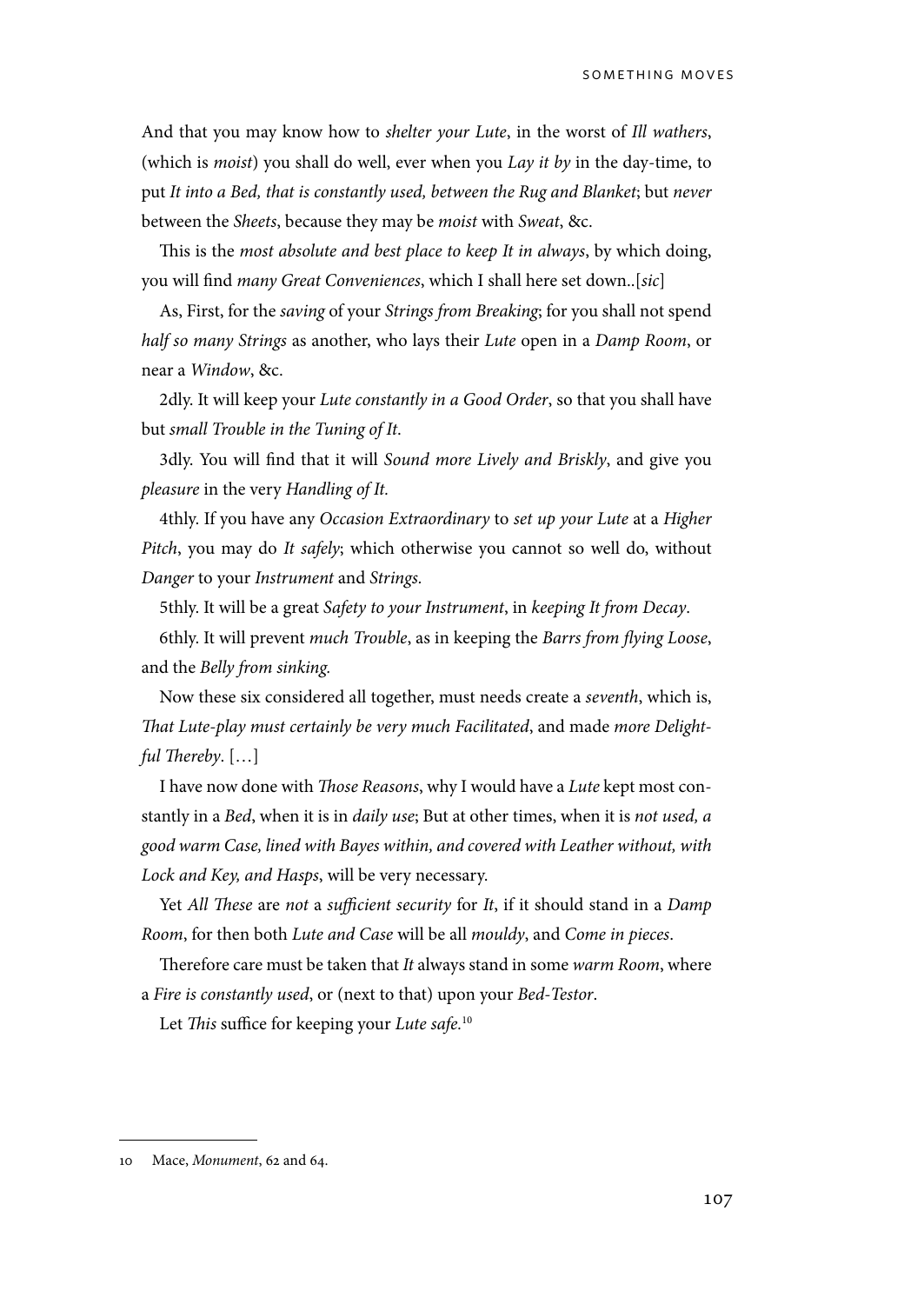Various sorts of wood are often categorised as *hardwoods* and *softwoods*. The difference between the two is not necessarily that one is hard and the other is soft, but that hardwoods comes from flowering plants (*angiosperm*), including oak maple and walnut, while softwoods comes from evergreen conifers (*gymnosperm*), including pine, spruce, cedar, yew and redwood. Softwoods tends (with some exceptions) to have a lower density and faster rate of growth than hardwoods. At a cellular level, hardwoods contain pores while softwoods do not which, logically, means that they are affected differently by humidity. Some instruments made with a lot of ebony (hardwood) in the neck, $11$  or with ebony back ribs, seem to be more unstable when the climate changes than instruments with more softwood components. This is important in order to understand lute making in a historical context, because today we travel between different climates to a much greater extent than an Early Modern musician would have done. Indeed, it would not be unusual for a professional musician to find themselves in Kristiansand, Amsterdam and maybe even somewhere in Asia during the same week. This is in addition to the differences in temperature and humidity on the ground when the instrument is loaded on an aeroplane versus the very different climate and air pressure when flying at high altitudes. (This, of course, also affects non-wooden parts, such as the gut frets, which can seem drier and looser when arriving at the final destination than when the journey initially started.) *The Wood Database*  clarifies the relation between wood and humidity from a *hygroscopic* perspective: 'This means that wood, almost like a sponge, will gain or lose moisture from the air based upon the conditions of the surrounding environment.'12 Additionally, it also expands and contracts according to the same conditions, which is often the reason for cracks and other problems related to wooden instruments. When temperature and humidity change, wood contracts and expands as it exchanges vapour with the

<sup>11</sup> We can read in *The Burwell Lute Tutor*: 'The flat part of the neck of the lute and the bridge are to be made of ebony; but to cover the head [and] the back of the neck with it as some do, 'tis improper because it makes the lute too heavy upon the left hand, the neck cold and slippery for the thumb, and the frets are never fast.'; see Dart, *Burwell*, 11.

<sup>12</sup> The Wood Database, 'Wood and Moisture,' *wood-database.com*. Retrieved 6 September 2017, URL: http://www.wood-database.com/wood-articles/wood-and-moisture/.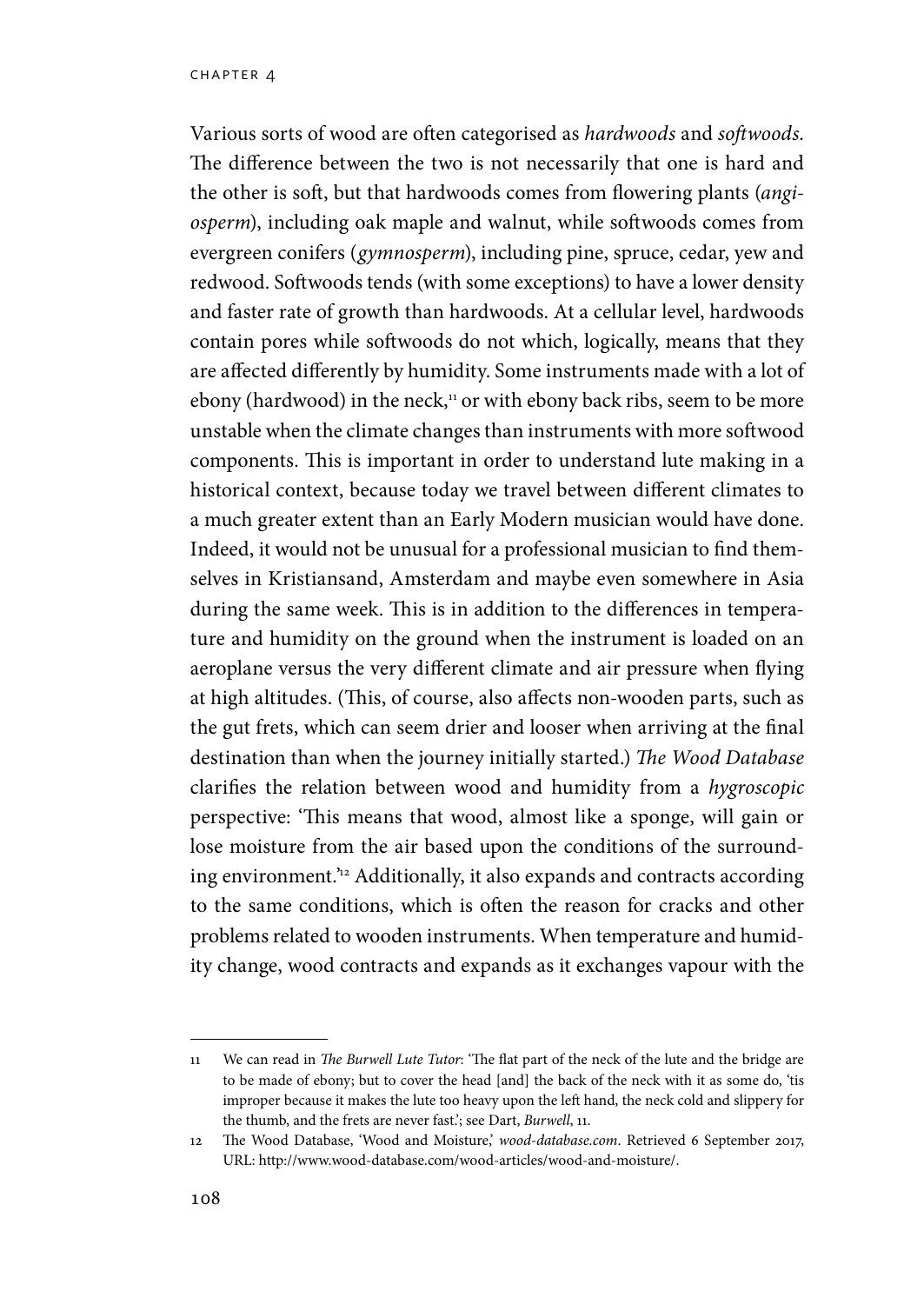surrounding air, according to given principles. It does so according to the fibres and its original position in the tree from which it came.

Wood undergoes several stages of humidity during its journey from a tree to becoming part of an instrument. The first is when it is newly cut from the tree (called the 'green state'), when it contains both bound water (trapped within the cells) and free water (liquid in pores and vessels). During exposure to air, it will immediately begin losing free water, without contracting or changing its dimensions given that the bound water is still intact. When all the free water has evaporated from the wood, it reaches its fibre saturation point (FSP), when it will begin to lose its bound water and reduce its volume; the green state now turns into a drying state. The bound water will, however, not be at a lower percentage than the surrounding humidity and temperature (i.e. relative humidity; RH). If the RH is 50%, the bound water of the wood will be 50%, where the percentage represents the weight of the water as compared to its oven-dry weight (i.e. 0% bound water). This point of stabilisation between RH and value below the FSP is called the 'equilibrium moisture content' (EMC), and it will change in accordance with the surrounding air temperature and RH. According to *The Wood Database* 'Most interior buildings are kept between 30 to 60% RH, corresponding to 6 to 11% EMC. Exterior values can be much more variable depending on locale and season, but averages typically range from 30% to 80% RH, corresponding to 6 to 16% EMC.' Keeping the room's relative humidity in accordance to the instrument's EMC prevents leaving the wood too dry (swelling the material during the humid summer) or leaving it too wet (leading to cracks and splitting in the dry winter). The same source adds 'In this way, the wood is most likely to remain as close as possible to its intended size and shape.<sup>13</sup>

What can be learned from *The Wood Database's* remarks is not only that the relationship between RH and the instrument's EMC is a matter of maintenance, keeping the instrument in shape, but also that the relation between the two affects the instrument's tone production; stiffer, more contracted wood conducts sound propagation differently from slacker, more relaxed wood. Recall the spring-mass system mentioned earlier in

<sup>13</sup> The Wood Database, *Wood and Moisture*.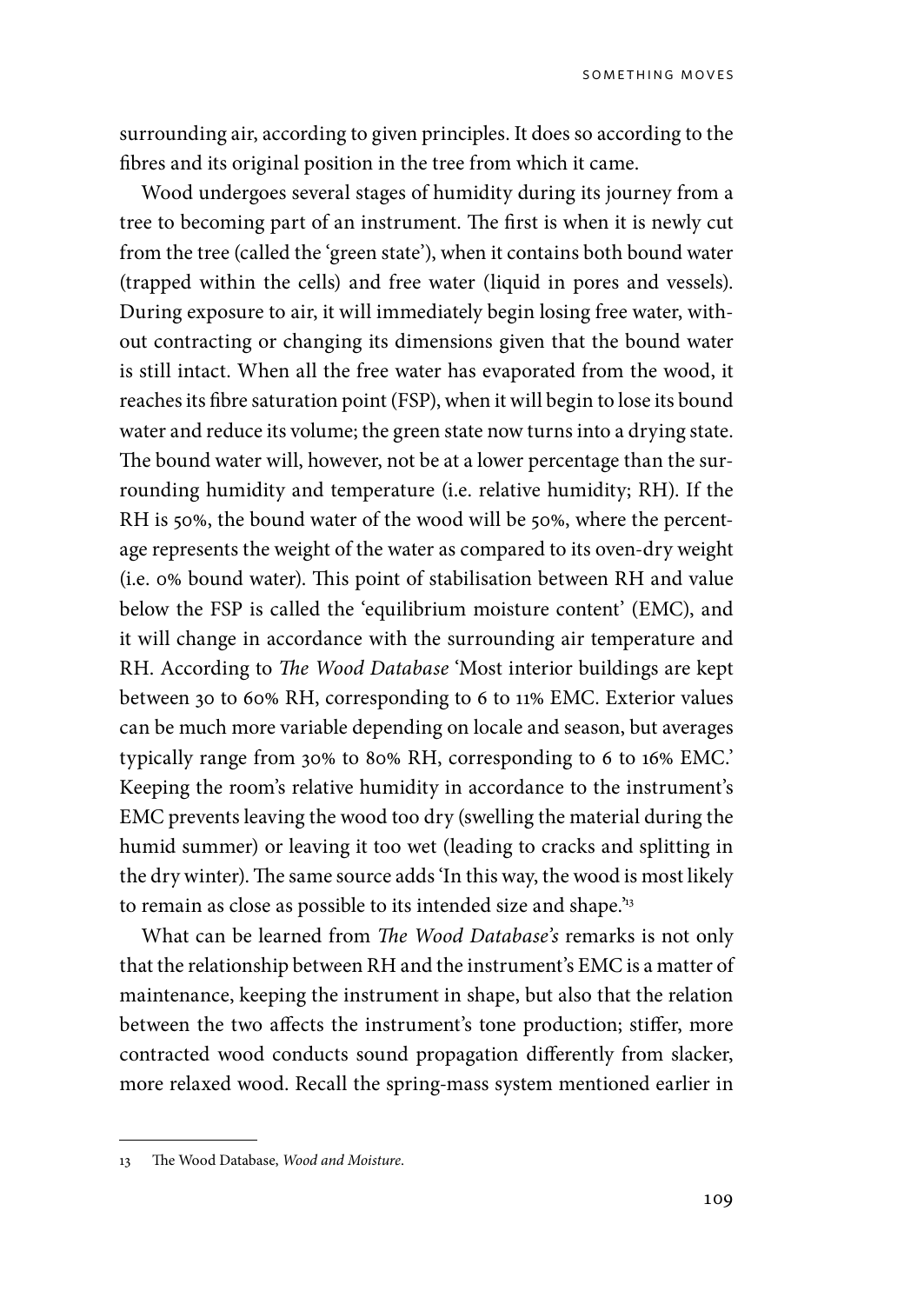this chapter; when tension and density changes, so too does the preferred pitch of the material and the resonance becomes altered as well.

If one is unfortunate, the climate can result in the wood bending as it shrinks, in relation to the original centre of the tree from which it came. According to Tim Padfield, this can be seen clearly in crackled, wooden antiques from China, where both wood and lacquer have dried out and shrunk over time, but at different rates, resulting in a crackled surface. This is because Chinese lacquer is applied at high relative humidity to speed up the hardening process, while in the present, it might be exposed to the modern, temperate indoor climate.<sup>14</sup> This is also why instruments sound different depending on the season and geographic location, and why we must account for these changes in our playing technique.

### **Strings**

Strings also react to the surroundings, of course, and choosing the right strings for an instrument is vital for how the instrument sounds; indeed, Descartes and others spoke of the strings as the 'nervis testudinis' ('nerves of the lute').<sup>15</sup> The modern performer can choose from a range of materials, including PVF carbon, nylon, nylgut, various sorts of gut, wound strings, metal strings, rectified, lacquered and other less common inventions. Choosing the right material has several practical purposes: 1) It helps to get the proportions right for the instrument to produce what we perceive as the right tone quality. Some instruments call for nylgut to unleash their full potential, while others call for PVF or some other material. Sometimes a combination is best; 2) It prevents the string from breaking when tuning the instrument to the desired pitch; 3) It prevents the bridge from jumping off the soundboard as a result of too much pressure from the strings together. We have already seen that pitch is related to density, tension and, as Mersenne pointed out earlier, also length. This is why different reference pitches call for different strings. Compare the

<sup>14</sup> Padfield, T., 'The Reaction of Wood to Changing Climate,' *Conservation Physics*. Retrieved 22 April 2016, URL: http://www.conservationphysics.org/wood/wood1.php.

<sup>15</sup> Descartes, R., *Musicæ compendium.* Translated by T. Harper (Utrecht: Trajectum ad Rhenum, 1650), 12.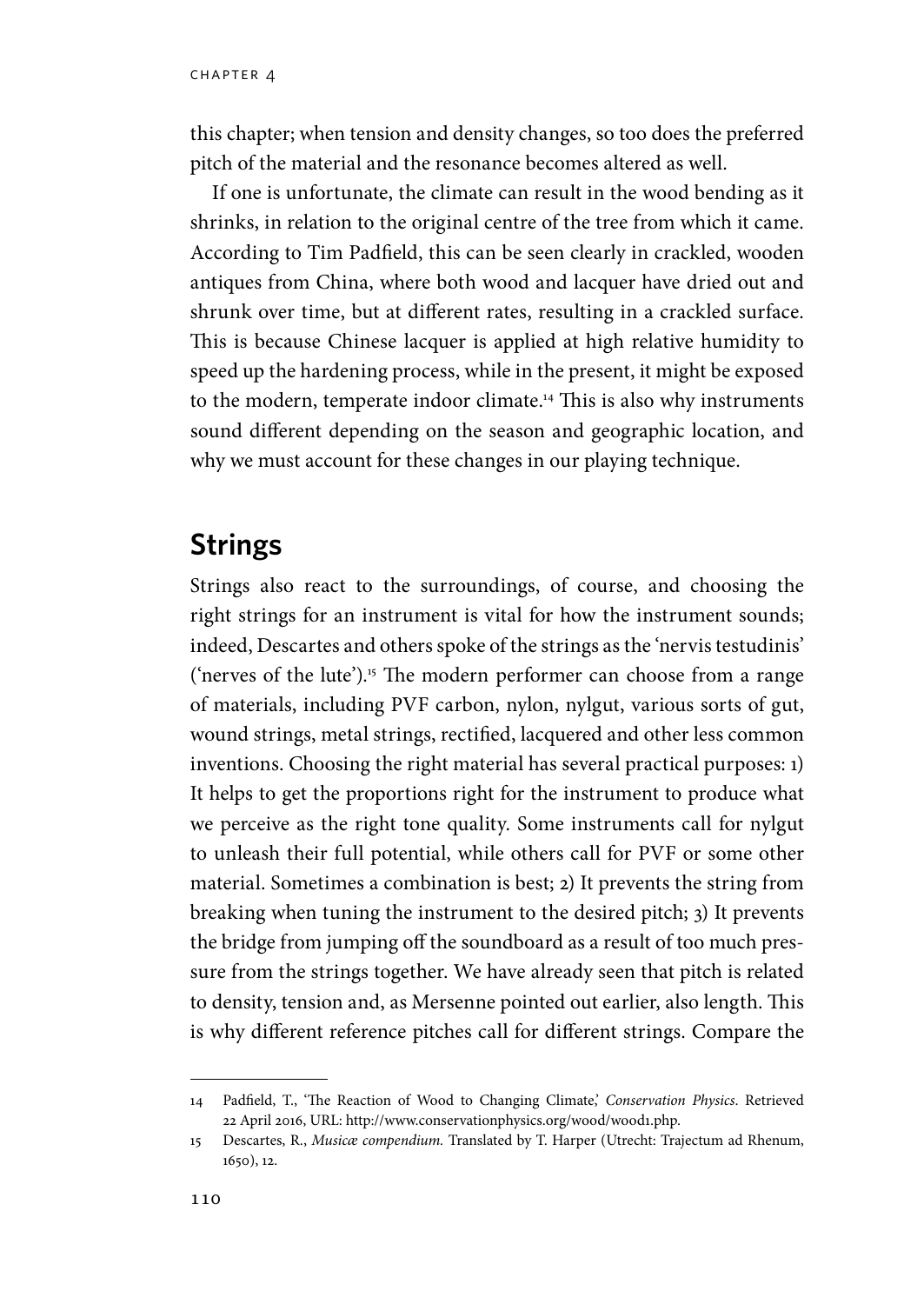different dimensions of the strings on a Renaissance lute in G with a mensura of 60 cm tuned in 392 Hz, 415 Hz and 440 Hz respectively (see Table 4.1 below). The tension of each string is presented in N (Newtons) and not all the strings are presented. Here, we clearly see how the length of the string remains unchanged, but the dimension and tension alter to match the desired pitch. In Table 4.2 we also see how the dimension of the string changes when we alter the material of the string. This is a consequence of the differences between the materials' densities.

| Pitch for 60 cm mensura<br>(in this case, gut) | Reference $a' = 392$ Hz | $a' = 415 Hz$ | $a' = 440$ Hz |
|------------------------------------------------|-------------------------|---------------|---------------|
| g'; tension: 38 N                              | 0.46                    | 0.43          | 0.41          |
| d'; tension: 32 N                              | 0.56                    | 0.53          | 0.5           |
| a; tension 30 N                                | 0.73                    | 0.69          | 0.65          |
| f: tension 30 N                                | O 9                     | 0.85          | 0.8           |

Table. 4.1. Comparison between different reference pitches using gut strings.

| Pitch for 60 cm mensura (in<br>this case, gut); $a' = 440$ Hz | <b>Nylgut</b> | <b>PVF Carbon</b> | Gut  | <b>Nylon</b> |
|---------------------------------------------------------------|---------------|-------------------|------|--------------|
| g'; tension: 38 N                                             | 42 NNG        | 0.35              | 0.41 | 0.46         |
| d': tension: 32 N                                             | <b>50 NNG</b> | 0.42              | 0.5  | 0.57         |
| a: tension 30 N                                               | 66 NNG        | 0.55              | 0.65 | 0.73         |
| f: tension 30 N                                               | <b>79 NNG</b> | 0.68              | 0.8  | 0.91         |

**Table 4.2.** Comparison between various types of strings over the same reference pitch.

#### Historical sources

Historical strings are somewhat difficult to discuss in terms of tone production. The climate then and now is very different and the diet of animals has also changed, which again affects the quality of the guts. It is therefore not productive, from a performance perspective, to spend much time discussing earlier manufacturers across Europe (which was a relevant theme to discuss at the time, of course). I will rather direct attention to instructions regarding tone quality and ensuring the quality of strings.

There are several interesting remarks regarding strings to be found in the more practical sources. Vincenzo Capirola (c. 1517) describes how gut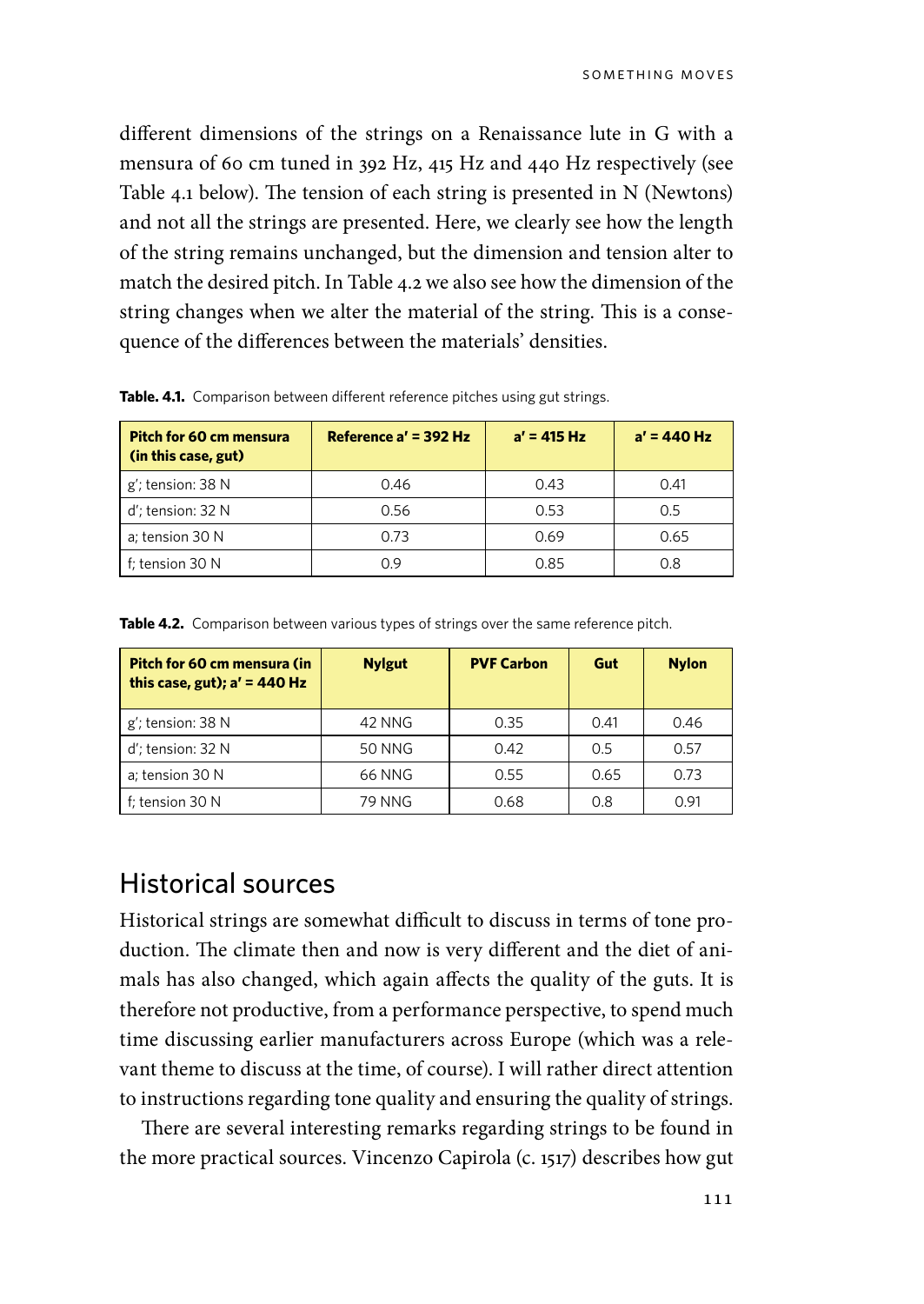strings are thicker at one end than the other and how it matters which way they are put on.16 If they are put on the wrong way, they become false (i.e. out of tune). It is, therefore, important to get the two strings from the same length of gut so as to ensure that they are the same. If one is thicker than the other, it should be placed on top. Similarly, if one string of a course is bad, it doesn't matter how good the other is as the false string ruins the sound collectively:

Sapi che le corde sono fare de budeli de castroni: Et il cao del buclo sempre, e piu groso che in fin: […] Et replico come le se die ligar sul lauto, El contrabaso, et bordon, liga dal cao grosso, El tenor, mezane, sotane, vi ligade dal cao sottil […] Nel bater la corda da veder, si sono bona, et iusta, per meter sul lauto, batila con la man destra per che anche nel sonare tu bari dal segno cun la man destra. Et fa che el cao longo, zoe el piu dela iavera stia nela man Zaneba, et la corda che son iusta bura do filli seguenti da un cao a laltro, et sapi, liga il cao piu iusto dal scagnello, Ancora sapi che si la<br/>[ ]corda te burase tre filli, o, g. Seguenti da<br/>[ ]un cao a laltro, faria ancora asai bona corda, Ma advertisi de aconpagnar sempre la sua conpagna de guela instesa bota zoe silabura .3. fili metili apreso unaltra da .3. fili, et cusi fa corda che non par false […] Et si per sorte diro le mezane, o sotane no sacordase, et che fuse iuste, muda la corda da cao apie che forsi tacordara per la rason sopradita, per che ogni volte in le corde sotil non si puo cusi veder qual sia el cao piu groso, o piu sotil da ligar sul scagnelo, che per q[u]esta rason anche non fa[ ]corda. Et etian sapi a mudando la corda da cao a pie tacordara per [que-?]staltra causa che sara insta la corda dann cao che dal[ ]altro, ac etia sapi che nel ligar che fai la corda si lasasti inver il cagnelo in deo che corda falsa per sorte, non acordaria che te faria poi tuta la corda dalsa, cava mia la corda et rebatilla dare[ ]cao, et va provando, et facendo experientia […] Et le mezane, et sotane, si per caso una fuse piu graseta del[ ]altra, meti sempre la grosa de sopra. Et etiam sapi che una corda falsa apreso de una insta mai tacordara, ma piu tosto de false aun […] per che come il tasto, e piu propinguo a[ ]le corde, le corde adir cusi arpiza, et par mior el lauto […].17

<sup>16</sup> This is because the parts of the gut used for strings are naturally thicker at one end than the other; see: Larson, D., *Making Gut Strings*. Retrieved 12 June 2017, URL: https://www.gamutmusic.com/new-page.

<sup>17</sup> Capirola, V., *Compositione*, ff. 3v–4r. For translation, see Marincola, *Capirola*.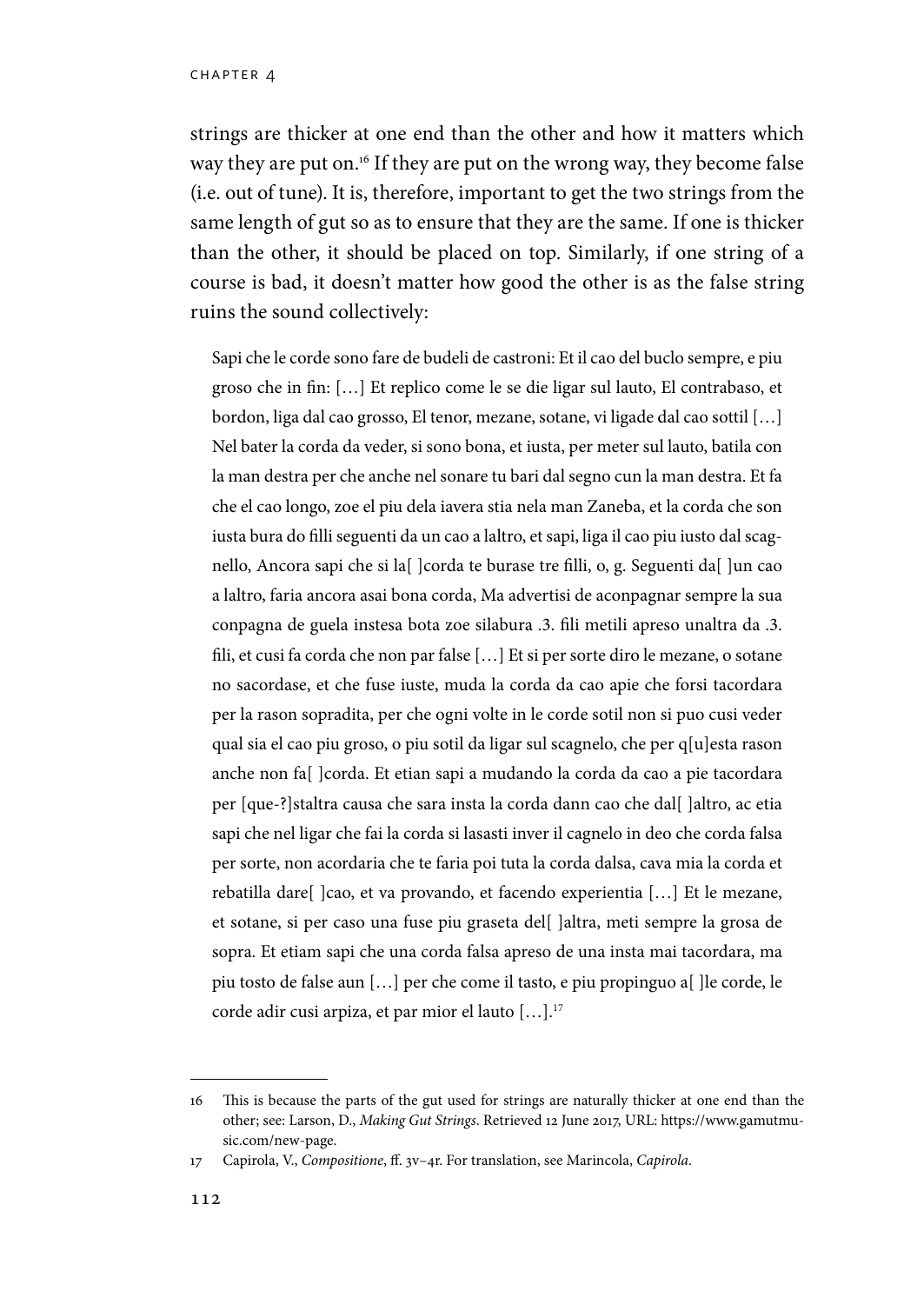(The strings are made from the gut of *castroni* […] and the gut is always thicker on one hand than it is on the other […] I shall repeat how to tie the strings on a lute: the 'contrabaso' and the 'bordon' from the thicker end, the 'tenor', 'mezane' and 'sotane' from the thinner end. […] When you pluck a string, to check if it is good and right to put on the lute, pluck it with the right hand. As, when you play, you pluck it with the right hand from the (side of the) bridge. The longer end, or better, the rest of the hank of string should be held by the left hand. A good string makes two lines (which run) from one end to the other (of the string when plucked), and remember to tie the correct end of the string on the bridge. The string which makes three lines, which run from one end to the other (of the string) is still a very good one. Be always very careful to pair (the string) with another one of the same kind: if it makes three lines, pair it with another one which makes three lines; in this way (the two strings) will be in tune, and will not sound false. If, for instance, you cannot tune the 'sotane' or 'mezane', even if they are good, turn the end of the strings the other way around. For the already mentioned reasons you should then (be able to) tune them. In fact, with the thin strings, very often we cannot be sure which end is the thinner or the thicker one, to tie on the bridge, and for this reason we cannot tune it. If you turn the ends of a string the other way around, you will find that (the string) works better in one position than the other. // If, for instance, when you tie the string, you leave in front of the bridge one inch of false string you will not be able to tune it and the whole string is false. So, take off the string, pluck it again and try and check it. // If one of the 'mezane' or the 'sotane' is, by coincidence, thicker than the other, always put the thicker one uppermost. If you pair a false string with a good one, you will never be able to tune them, and you will just have two false strings. […] In fact, the closer the fret is to the strings it makes the strings of the lute sound like those of the harp [I had to use this long sentence in order to translate the verb 'arpiza'] and the instrument sounds better.)

John Dowland's essay brings other perspectives to the agenda in Robert Dowland's *A Varietie of Lute-Lessons …* (1610). He discusses how one may judge the physical quality of strings and how the performer must be well aware of this so as not to be cheated by the seller:

Ordinarily therefore wee choose *Lute-strings* by freshnesse, or new making: the which appeares unto us by their cleere and oylinesse, as they lye in the Boxe or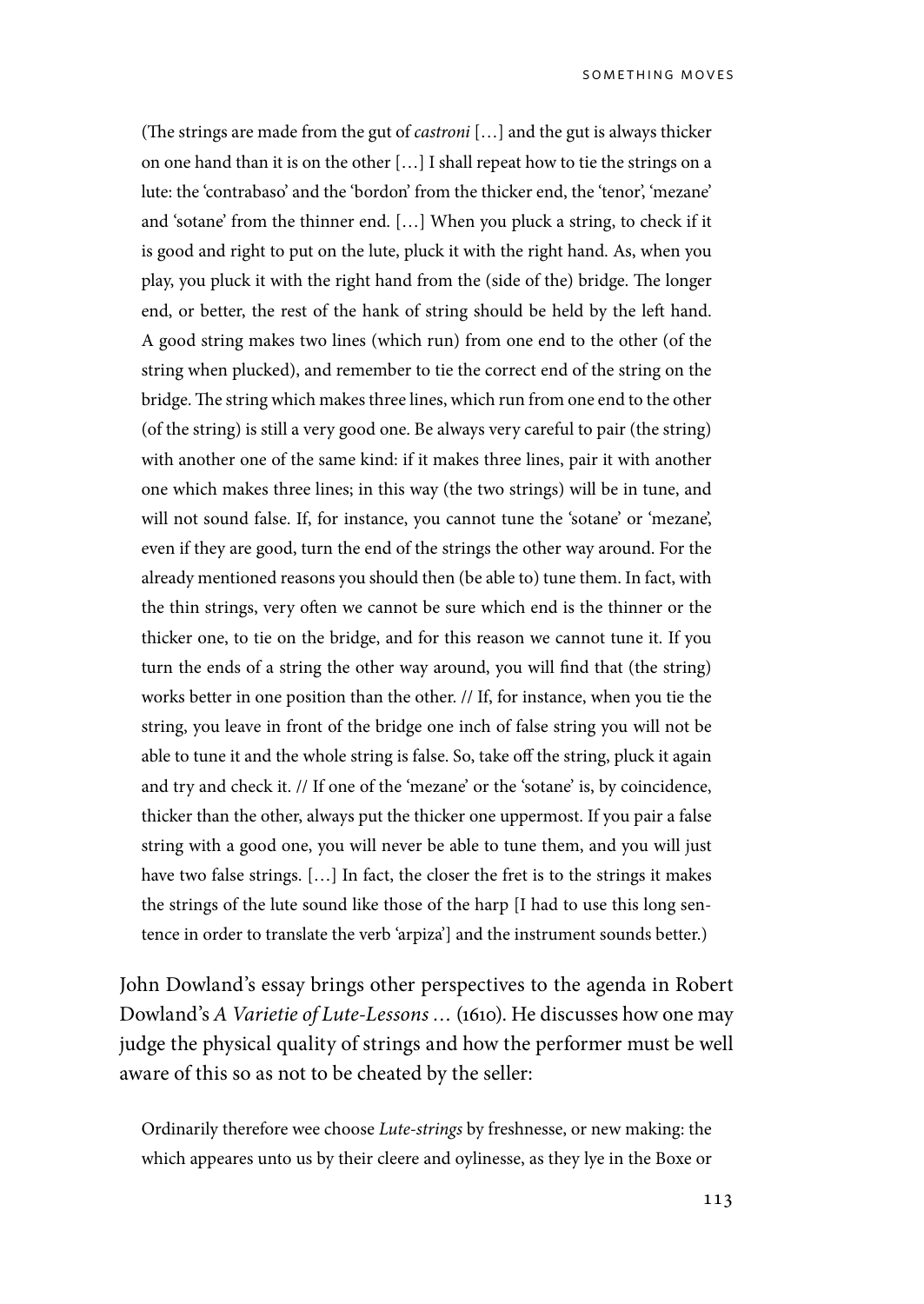bundle; yet herein we are often deceived, for Oyle at any time will make strings looke cleere, and therefore this tricke is too too commonly used to them when they are old.

Now because Trebles are the principall strings wee neede to get, choose them of a faire and cleere whitish gray, or ash-color, and take one of the knots in your hand, but let it not be too small, for those give no sound, besides they will be either rotten for lacke of substance, or extreame false. Also open the boutes of one of the ends of the Knot, and then hold it up against the light, and looke that it be round and smooth: but if you discerne it to be curlie, as the thread of a curled Cypris, or horse hayre, (which you may as well feele as see) then refuse them, although they be both cleere and strong, because those strings were not well twisted, and therefore will never be true on the Instrument. For trying the strength of these strings, some doe set the top of their fore and middle finger on one of the ends of the Knot, which if they finde stiffe, they hould them then as good; but if it bend as wee say, through a dankish weakenesse, then they are not strong. Some againe doe take the end of the string between their teeth, and they plucke it, and thereby if it breake faseld at the end, then it is strong, but if it breake stubbed then it is weake. This Rule also is houlden for the breaking of a string betweene the hands. The best way, is to plucke out an end of the string (if the seller will siffer you, if hee will not affare your selfe that those strings which hee sheweth you are old or mingled,) and then looke for the cleernesse and faults before spoken, as also for faseling with little hayres. And againe looke amongst the boutes, at one end of the Knot, that the string be not parted, I meane one peece great and another small, then draw it hard betweene your hands, to try the strength, which done, hould it up againe against the light betweene your hands, and marke whether it be cleere as before; if it be not but looke muddie, as a browne thread, such strings are old, and have beene rubbed over with oyle to make them cleere. This choosing of strings is not alone for Trebles, but also for small and great Meanes: greater strings though they be ould are better to be borne withall, so the colour be good, but if they be fresh and new they will be cleere against the light, though their colour be blackish. […]18

<sup>18</sup> Dowland, J., 'Other Necessary Observations Belonging to the Lute,' in Robert Dowland, *Varietie of Lute-Lessons …* (London, Thomas Adams, 1610): 12–18, 12.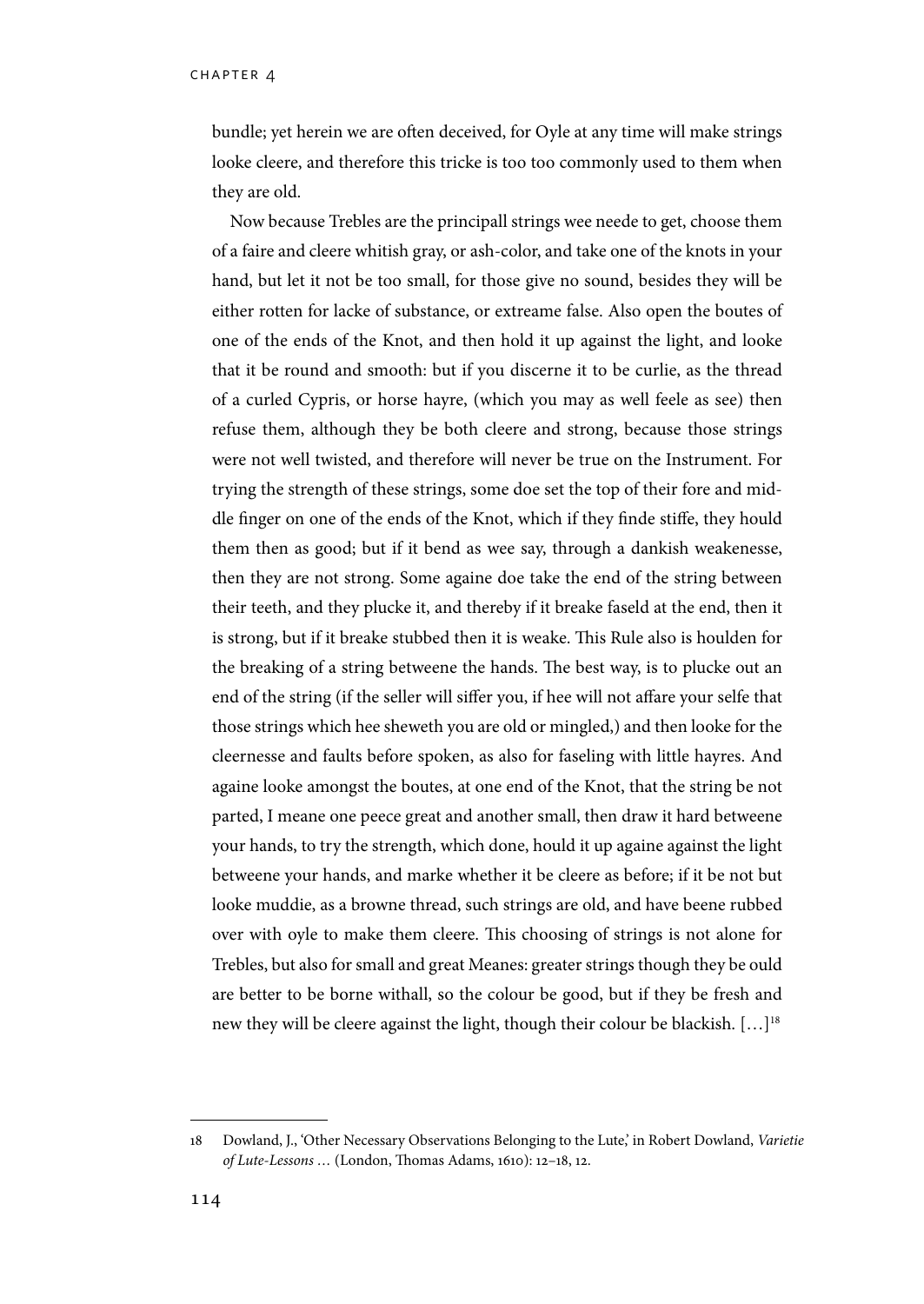*The Burwell Lute Tutor* (c.1670) informs us that the weather and climate are important for the quality of the string, and that the causes of bad, or false, strings include exposure to the elements, age and discolouration. We find concordance regarding the matter of the strings' clarity and that the two strings of each pair must be matched properly to have the instrument in tune. We are further enlightened that strings are best kept in oiled paper or in a hog's bladder to keep them from drying out, since gut is an organic material:

The good strings are made at Rome or about Rome and none that are good are made in any other place, except the great strings and octaves that are made at Lyons in France and nowhere else. They attribute that to the climate and to the waters. The strings are made of sheep's and cat's guts, and are twisted with a great deal of art. To be good they must be clear and transparent, smooth and well twisted, hard and strong; and new they are preserved in a white paper dipped in oil of almonds, or in a hog's bladder. They endure no moisture nor any excessive heat no more than the lute, but they will have a temperate air and place (but of the two the moisture is the worst). When they are open their goodness is known thus: holding the two ends in each hand and striking the string with the middle finger, if they part in two only; or if being laid upon the lute they do not jar. If the two strings can be made of one bunch they will agree the better; but it is hard to find two good strings of a length, therefore you must choose them as near as you can to the same bigness. The string must not be full of knots or gouty or rugged, nor be bigger in one place than in another. […] You must then have always by you a pretty good store of good strings and be very exact in preserving them. You must put them to the lute with curiosity. Observe the bignesses of them and put no false ones; they become false several ways — if they be old, if they take air, if they be yellow, and (in one word) if they do not come from Rome.19

In *The Burwell Lute Tutor*, we also learn the reason (at least, according to this source) why Baroque lutes traditionally have, not only the first, but also the second course single-strung. Both the consistency of sound

<sup>19</sup> Dart, *Burwell*, 15–16.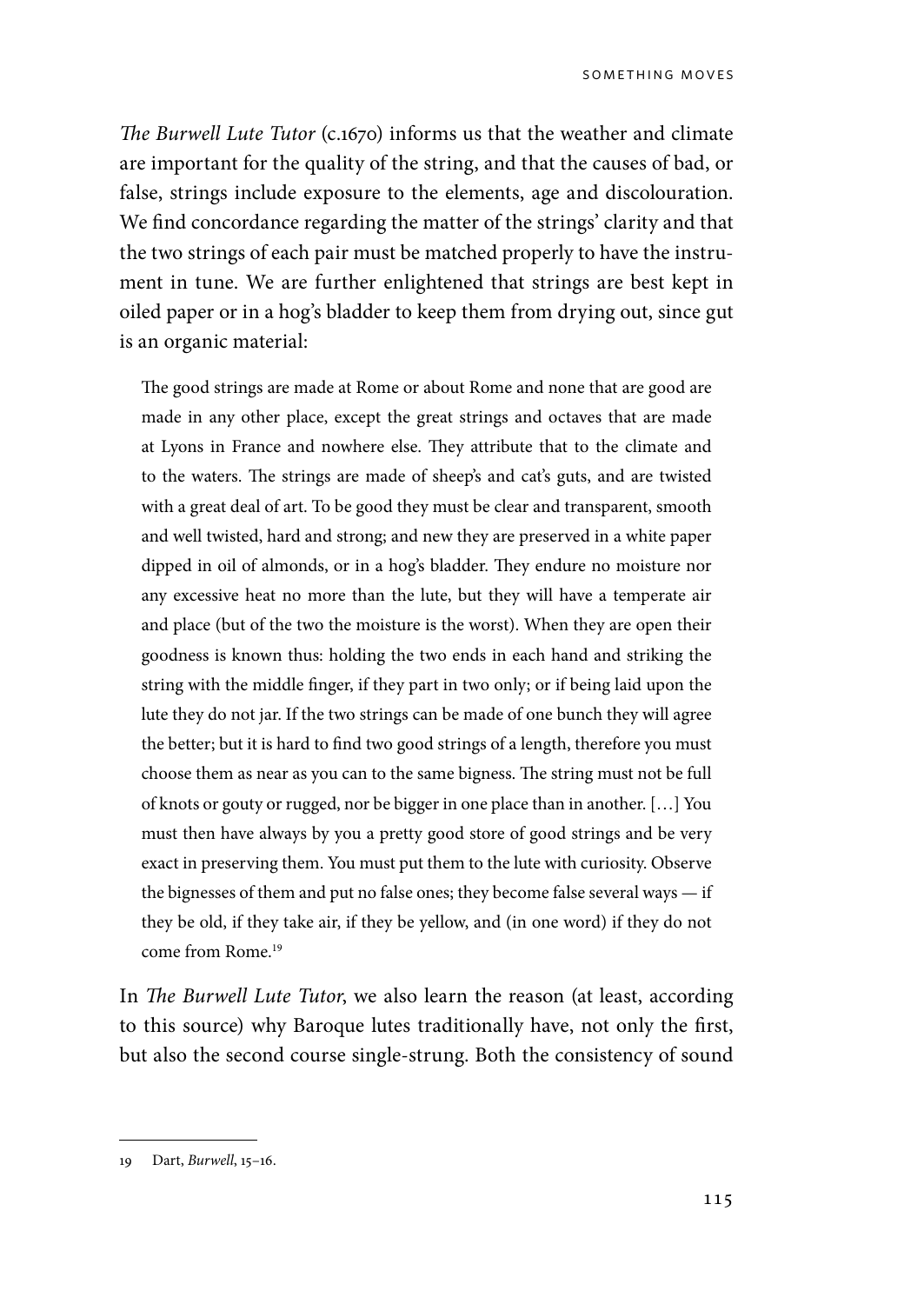during the performance of cadences and the tone quality of the second course itself are addressed:

The reason why we use but one second [[string]] is that the two seconds [[if combined to a single course]] will seldom agree, that the second of the two squeaking [doth] smother the other strings. Besides the cadence that is made upon the treble and the second is not so clear if there be two seconds.20 (The [[ ]] signifies my own addition, not Dart's.)

Also agreeing with the main arguments presented here, Thomas Mace (1676) provides a lengthy discussion on where to find the best strings. His discussion of various sorts of strings stretches over several pages, but I am rather interested in a passage where he draws attention to the storage of strings, which concurs with *The Burwell Lute Tutor* with some additional details:

[…] they [i.e. the strings] may be very *Good* when you *buy them*, but *spoiled* in a *quarter of an hours time*, if they take *any wet*, or *moist Air.* Therefore your best way is, to *wrap them up close*, either in an *Oyl'd Paper*, a *Bladder*, or a *piece of Scar-cloath*, such as often comes over with *Them*, which you may (haply) *procure*, of them who sell your *Strings*: […]

Which, when you have thus done, keep them in *some close Box*, or *Cupboard*; but not amongst *Linen*, (for that gives *moisture*;) and let them be in a *Room* where there is, or useth to be, a *Fire often*: And when at any time you *open them*  for your *Use*, take heed, they lye not *too long open*, nor in a *dark Window*, or *moist place*: For *moisture* is the *worst Enemy to your Strings*.

Forget not, to *Tye, or bind them close, or hard together.*<sup>21</sup>

What we learn from the historical sources is that strings are not just strings. Choosing the right strings for the right occasion and maintaining them properly according to the selected material (an idea which applies to any material from any period of time), are crucial not only for a good tone, but also for keeping the strings in tune. Indeed, it is noticeable when playing with gut strings, at least in my experience, that after a while they

<sup>20</sup> Dart, *Burwell*, 17.

<sup>21</sup> Mace, *Monument*, 66–67.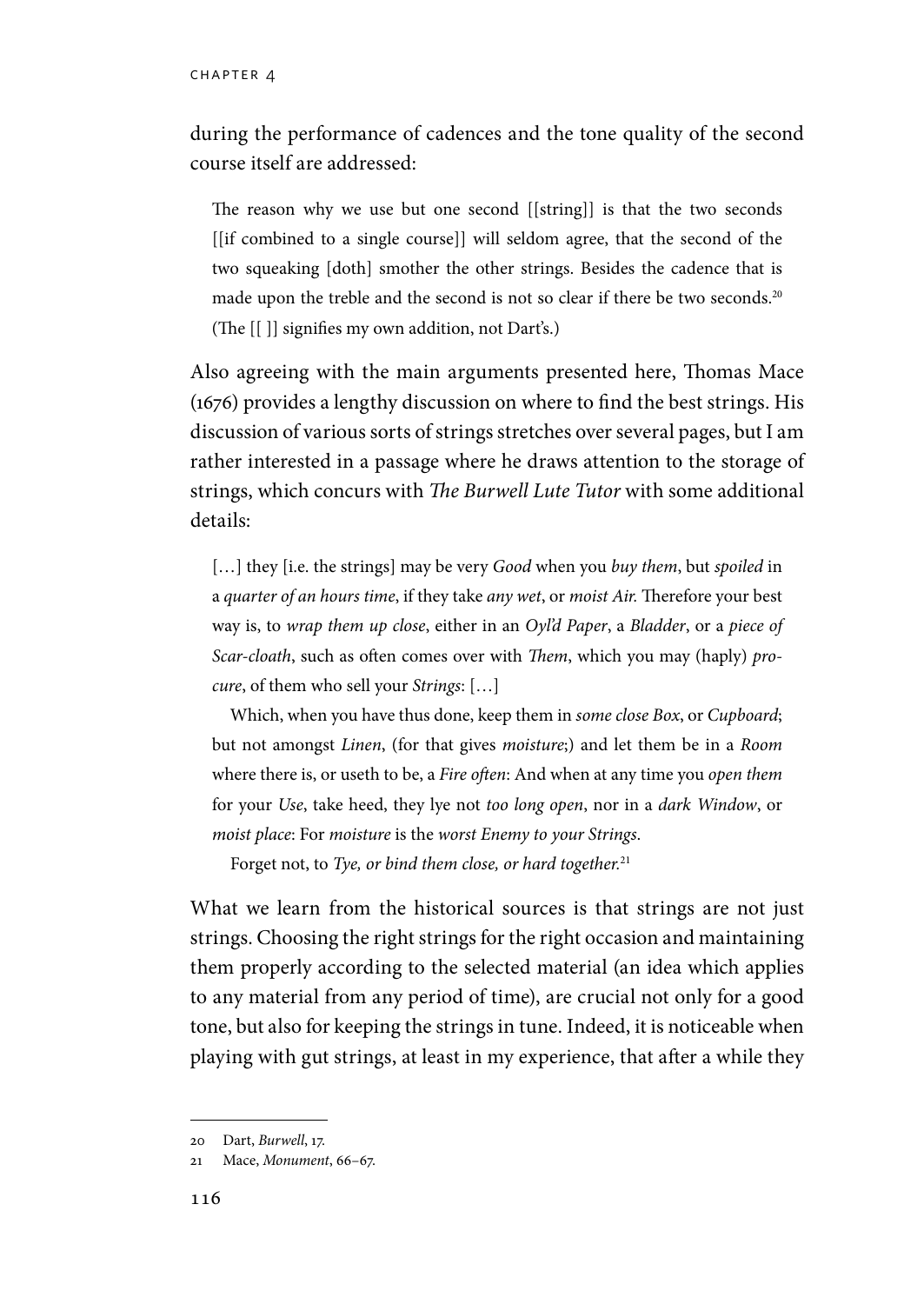become impossible to tune well. They may be fairly much in tune based on open strings but become 'false' in higher registers, and I have made similar observations using other materials as well, although not always equally as obvious. Today's strings, nonetheless, are different from what was used then, for reasons already stated, so the natural progression of this argument must therefore lead us to modern practices, to see how they relate to the historical sources.

#### A few notes on modern strings

Luthier Martin Shepherd (2017) describes how attempts at manufacturing historically-informed strings are still in their infancy. Nylon strings ruled the early years of the twentieth-century lute revival, utilising plain nylon for the trebles and silver wound with a nylon floss core for the basses. For obvious reasons, nylon produces quite a different sound than gut, which is probably the reason that those interested in lute instruments delved into gut-string manufacturing as more original sources were unveiled and made available. As many lutenists in the early stages of the revival were trained Classical guitarists, which is often the case today as well, it is worth noting that lute courses were often strung in unisons. This may have had to do with the lack of available historical sources at the time, as well as the octave stringing being an undiscovered, traditional novelty that may have sounded strange to many Classical guitarists.<sup>22</sup> Today, however, we seem to use gut strings as a starting point for what lute sound really is, and indeed it is an interesting process, reaching beyond synthetic factory production. Luthier and string manufacturer Daniel Larson (2017) describes the process of making gut strings, in which an animal is first slaughtered to provide the guts which are then sorted and prepared for manufacturing. Following this, the strings are processed and twisted before they are left to dry and ultimately polished. At this stage, the strings can be left as they are or they can be processed further into wound strings.<sup>23</sup>

<sup>22</sup> Shepherd, M., *Lute Strings: Ancient and Modern*. Retrieved 12 June 2017, URL: http://luteshop. co.uk/articles/stringing/.

<sup>23</sup> Larson, *Making.*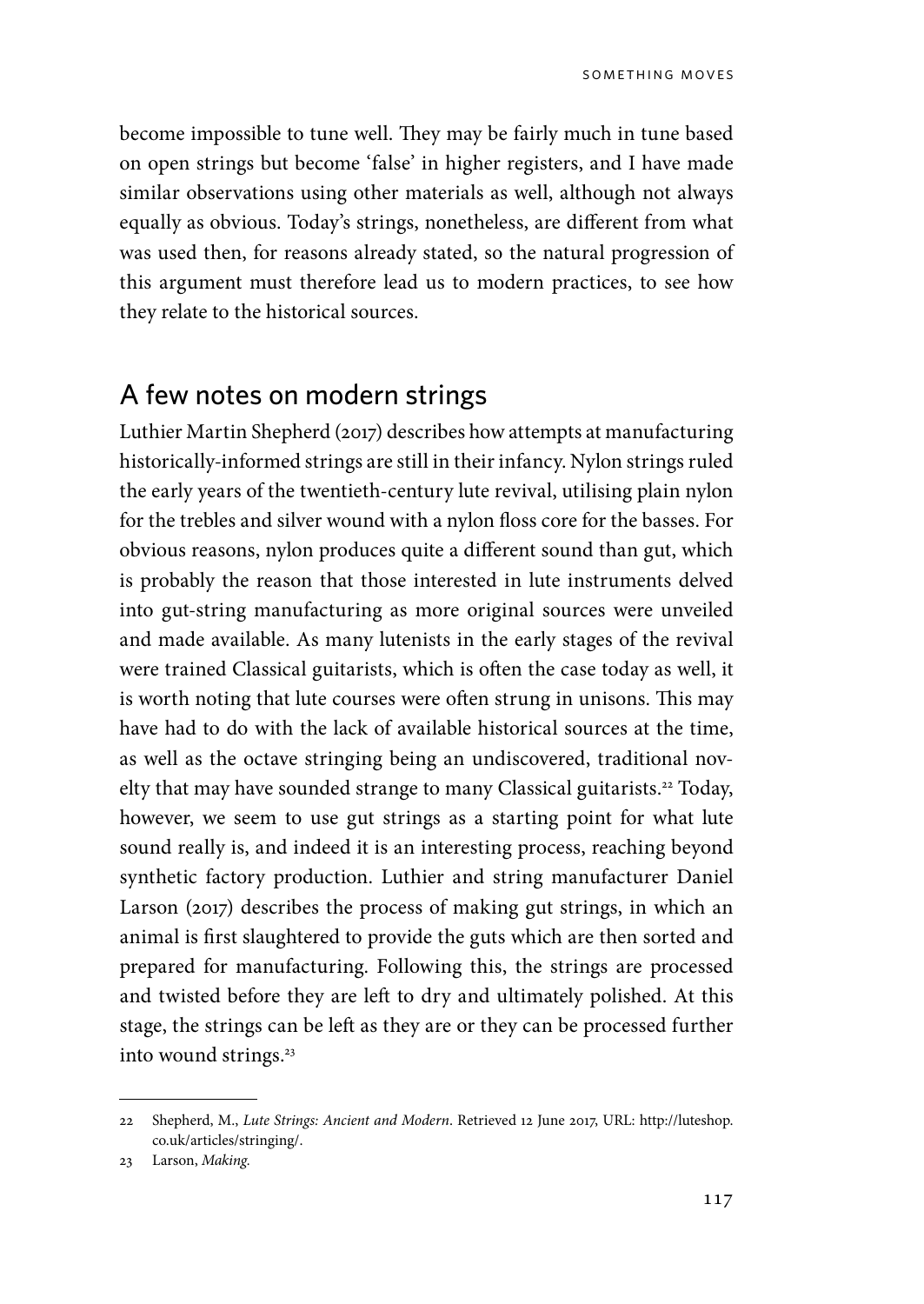It seems that the wound strings receive the most attention from modern string manufacturers. Mimmo Peruffo (2008) points out a difficulty for modern string manufacturers, which is the transition from one string type to another (e.g. nylgut treble to silver wound in the basses, or any other combination) and as a result, the middle register is particularly difficult to solve. There are also difficulties related to octave courses where often a non-wound and a wound string are placed together to form one single course. Modern synthetic stringing has not yet been able to develop an appropriate string type for the mid-register; one possible approach to the issue, as Peruffo suggests, is to use aluminium wound strings and carbon strings to smooth the transition. He comments, 'The string maker has very limited leeway indeed: putting together a good set of gut strings for the lute looks more like a tricky narrow path than a wide and easy highway.<sup>24</sup> In this respect, it is interesting to note Peruffo's employers, the string manufacturer Aquila's list of the differences between old and new wound strings. They identify three sorts of wound strings used in the late seventeenth century to the nineteenth century, including:

- 1) *Close Wound***:** the single wire spires are tightly wound touching one another. It is the still commonly used sort.
- 2) *Double Wound*: a second close wound layer is laid over the first one. Because of the large quantity of metal wound on the gut core they were employed on instruments with a short string length but requiring a low tuning, e.g. violoncello da spalla, 5th double bass string &c.
- 3) *Open wound* (demifilè): the single wire was wound so that the spires would not touch one another but with a space in-between equal or slightly wider than the wire diameter (see Francoise Le Cocq, Paris 1724); these strings were in use exclusively in the in 18th century as [a] transition between plain gut mid-register and close wound basses, e.g. Bass viol 4th, violin 3rd &c and D minor german [*sic*]

<sup>24</sup> Peruffo, M., *The Lute in its Historical Reality*. Retrieved 12 June 2017, URL: http://ricerche.aquilacorde.com/wp-content/uploads/liuto-en.pdf, 99.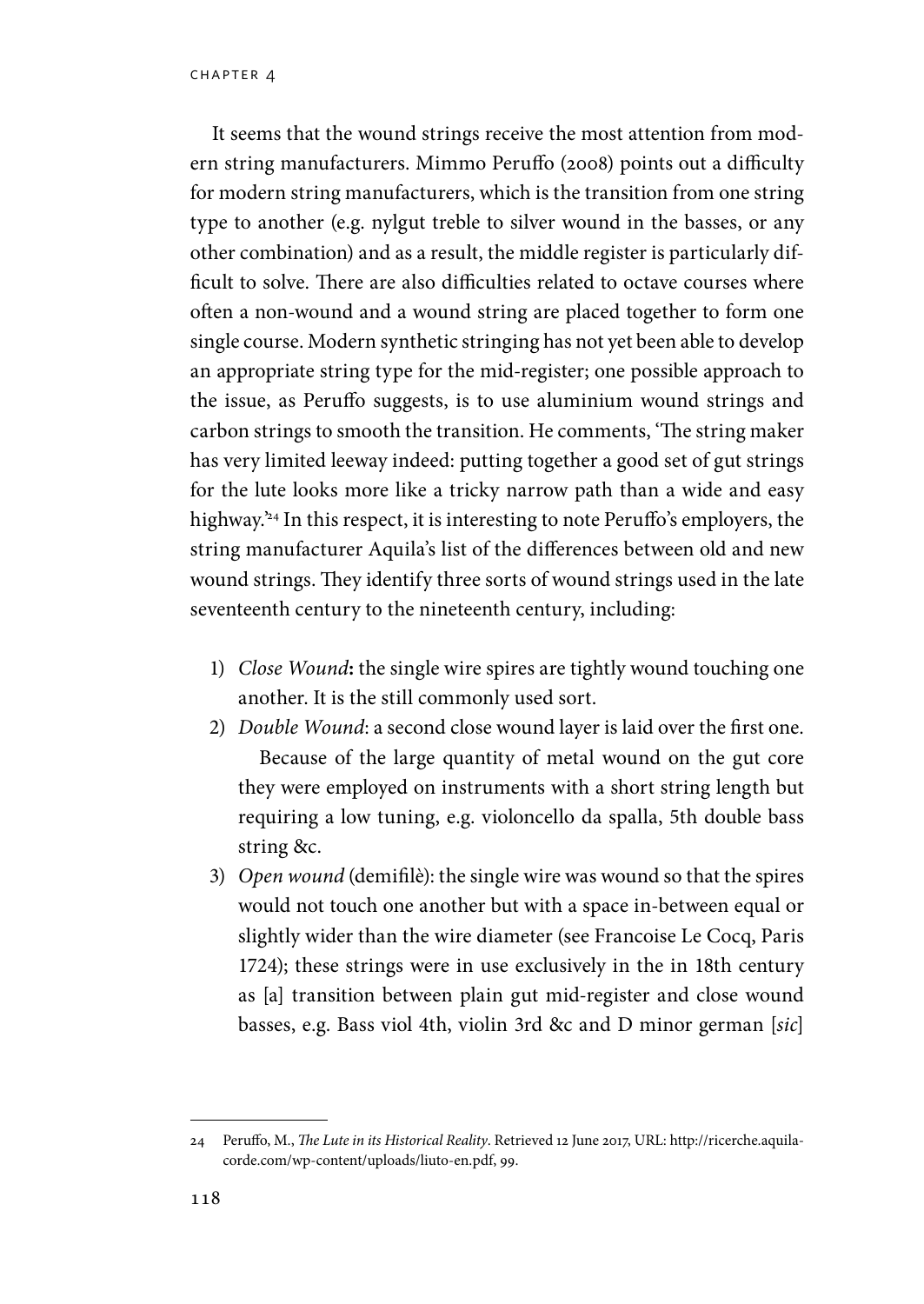baroque Lutes.<sup>25</sup> (Italic emphasis added; in the original, bold typeface was used)

These three types identify interesting developments, where the close wound seems to have been the general *modus operandi*, the double wound accommodated low register and short string length, and the open wound sought to address the middle-range problem from the eighteenth century on. The latter string type will not be treated specifically, since the scope of this book only stretches to the end of the seventeenth century, but it does acknowledge that the middle register was indeed a problem before that; otherwise it would not have been invented. Furthermore, there have to be differences between historical and modern strings, both because of the differing conditions in which the strings were and are made, and because modern string makers must use their own experience and expertise to fill in the gaps where historical evidence is scarce. According to Aquila (2017), in this case focusing on the highly-related violin strings, the historical wound strings present the following features:

- a) medium or high twist gut core.
- b) round metal wire winding.
- c) no silk 'padding' between core and metal winding.
- d) metal wire of silver, silvered copper, pure copper or its alloys (brass).
- e) different gut/wire ratio than the modern wound strings.

While the modern equivalents are characterised by:

- a) flat metal winding.
- b) stiff, low twist core.
- c) silk 'padding' between core and metal winding.
- d) employment of modern alloys like tungsten, nickel, &c.
- e) metal-biased gut/wire ratio.

<sup>25</sup> Aquila Corde Armoniche, *Aquila Bow Wound Strings: Our Criterias*. Retrieved 12 June 2017, URL: http://ricerche.aquilacorde.com/i-nostri-lavori/98/corde-rivestite-per-archi-i-nostri-criteri/.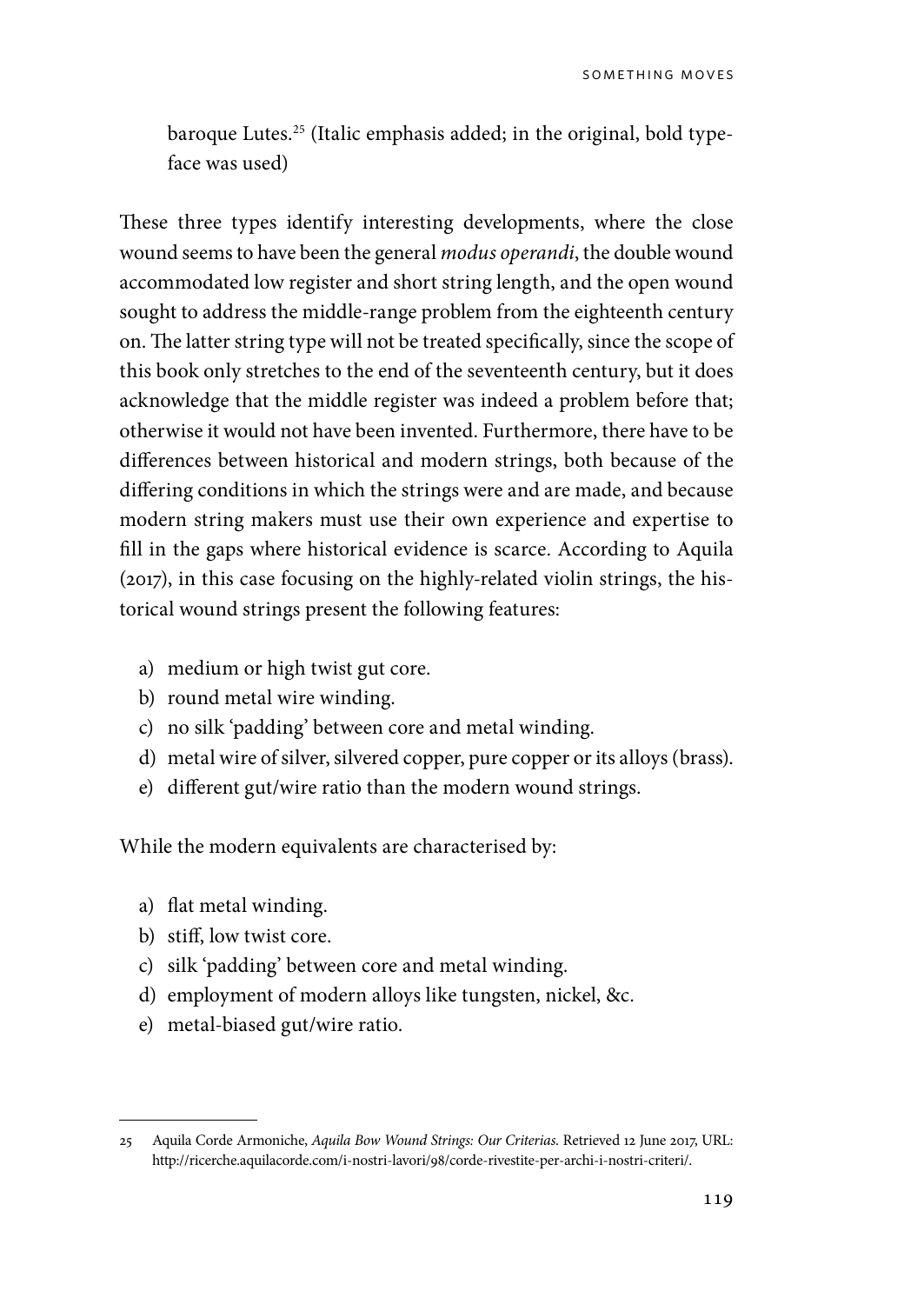Hence the acoustical differences are quite noticeable and interest [sic] both dynamic and timbric aspects.<sup>26</sup>

This example demonstrates both that historical and modern strings seem to be different, but also that there is a need for them to be different. Given the conditions in which they are made, as well as the modern sense of what a good tone is, which is still highly related to much later musical practices, a simple remake would not be preferable today. This is further supported by the fact that we cannot know for sure all the necessary details from reading primary and secondary sources, nor the exact, original conditions of the very old, preserved strings which have been subject to the test of time.

Martin Shepherd also addresses the mid-range problem when he draws attention to the matter of dimension and elasticity. As strings become thicker the lower the pitch is, to preserve a suitable working tension, they also become less elastic and the sound becomes more and more short-lived and out of tune. He gives an example: 'The sixth course of a lute is two octaves below the first course, and even when strung at a much lower tension still has to be about 3–4 times thicker. This increase in thickness as you go down into the bass creates a problem [...].' One measure to address this issue is to put more twist in the string during production, but that only provides sufficient effect to a small degree, about which scholars, luthiers, performers and string makers disagree. Some have experimented (and continue to do so) with loading the gut strings with metallic salts to double the density of unloaded gut strings. Although certain historical paintings suggest the use of this method through the colour of the strings, it is less certain whether the literatureconcurs. Loaded strings would cause them to become, for instance, a reddish colour, while Mace et al. above emphasises that the strings should be clear. Yet, because the holes on the bridge through which the strings are attached are not bigger than they are on surviving instruments, the loaded gut string concept presents itself as a plausible theory. Otherwise, the strings would either be too big to fit the holes,

<sup>26</sup> Aquila, *Wound Strings.*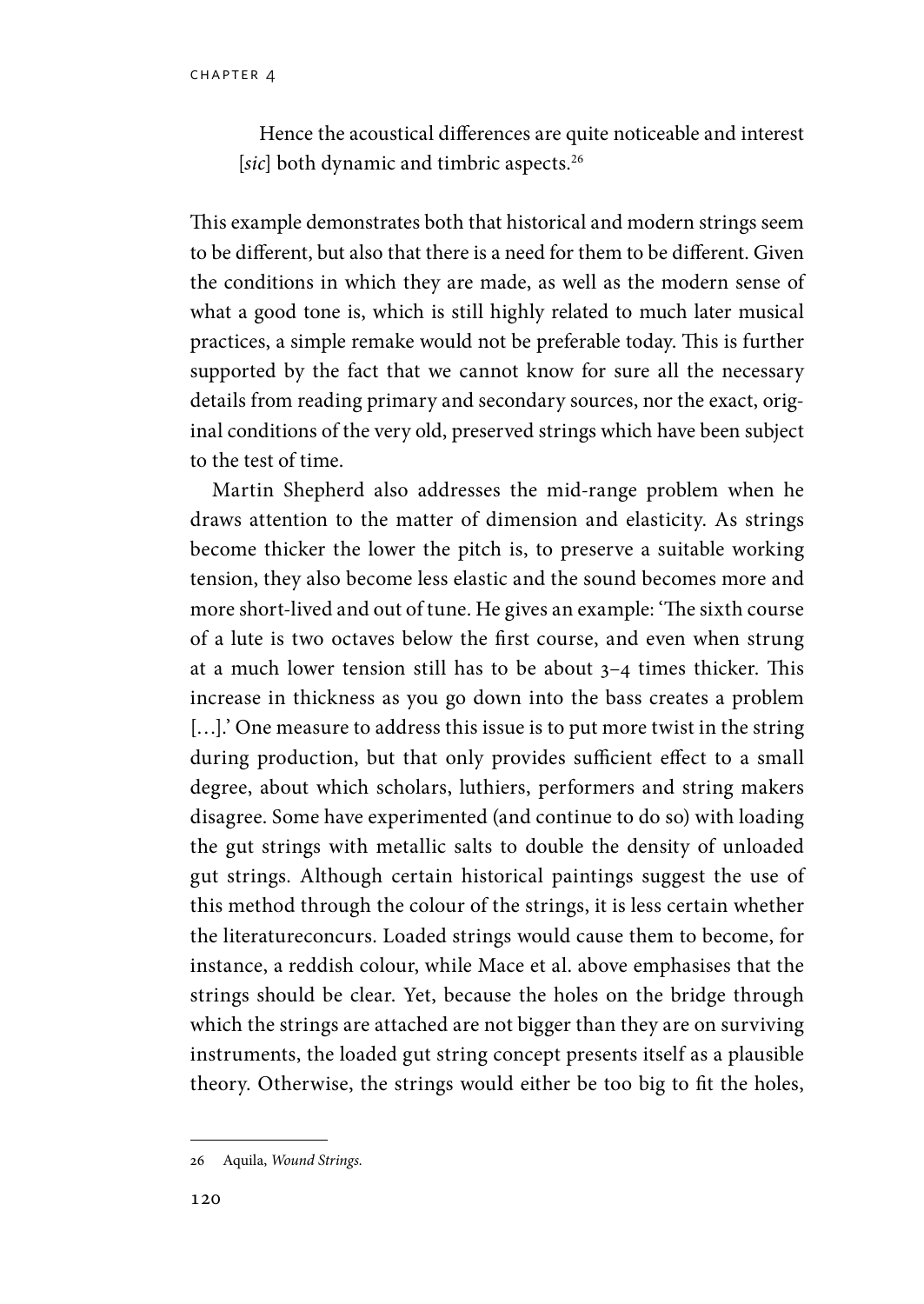or the tension would be as low as half of what is accepted nowadays as common-sense practice. The pitch can, of course, be set higher in general, but then we will meet problems with the first course suddenly becoming too thin, and the differences in the bass-string diameter are still not large enough.<sup>27</sup> It is apparent that string making and string selection are complex matters. Indeed, they could have filled a full chapter on their own. They are part of a constant flux between historical conditions (as perceived by the interpreter), modern academic and practical expectations, professional and non-professional ideas of good sound, research combined with trial and error, and simple physics and deductive-constructive methodologies. This is further exemplified by surviving instruments and strings. The idea of choosing, preferring or designing modern 'historical' strings is thus not only about the strings themselves, but also about forming an idea of what function they should or could perform, and what is to be expected from them. Furthermore, it is difficult to compare the sonic quality between various types of strings. Trial and error by individual players is time consuming and expensive, and memory and preconceptions make it difficult to compare strings from memory which may have been tested several months apart. I would, here, very much have liked to be able to offer the reader enlightening charts comparing the sonic qualities (frequencies) and tone development over time (e.g. attack and decay) of the different types of strings available in all their various twists, loadings and varnishing. Such an investigation, however, would demand scientific-quality tools and laboratories which I do not at the time of writing have access to, and as such, I must postpone such ambitions for future research projects.

Moving on, beyond the level of understanding the strings themselves, we also find their internal relationship; that is, how they are matched and tuned together  $-$  their temperament.<sup>28</sup>

<sup>27</sup> Shepherd, *Lute Strings.*

<sup>28</sup> Further reading on the luthier-related topics presented so far in this chapter includes: Bachorik, J.E., *Lute Making: A Survey of Historical and Modern Construction* (USA: self-published, 1974); and Taylor, R.Z., *Make and Play the Lute* (Chichester: Argus Books Ltd., 1983).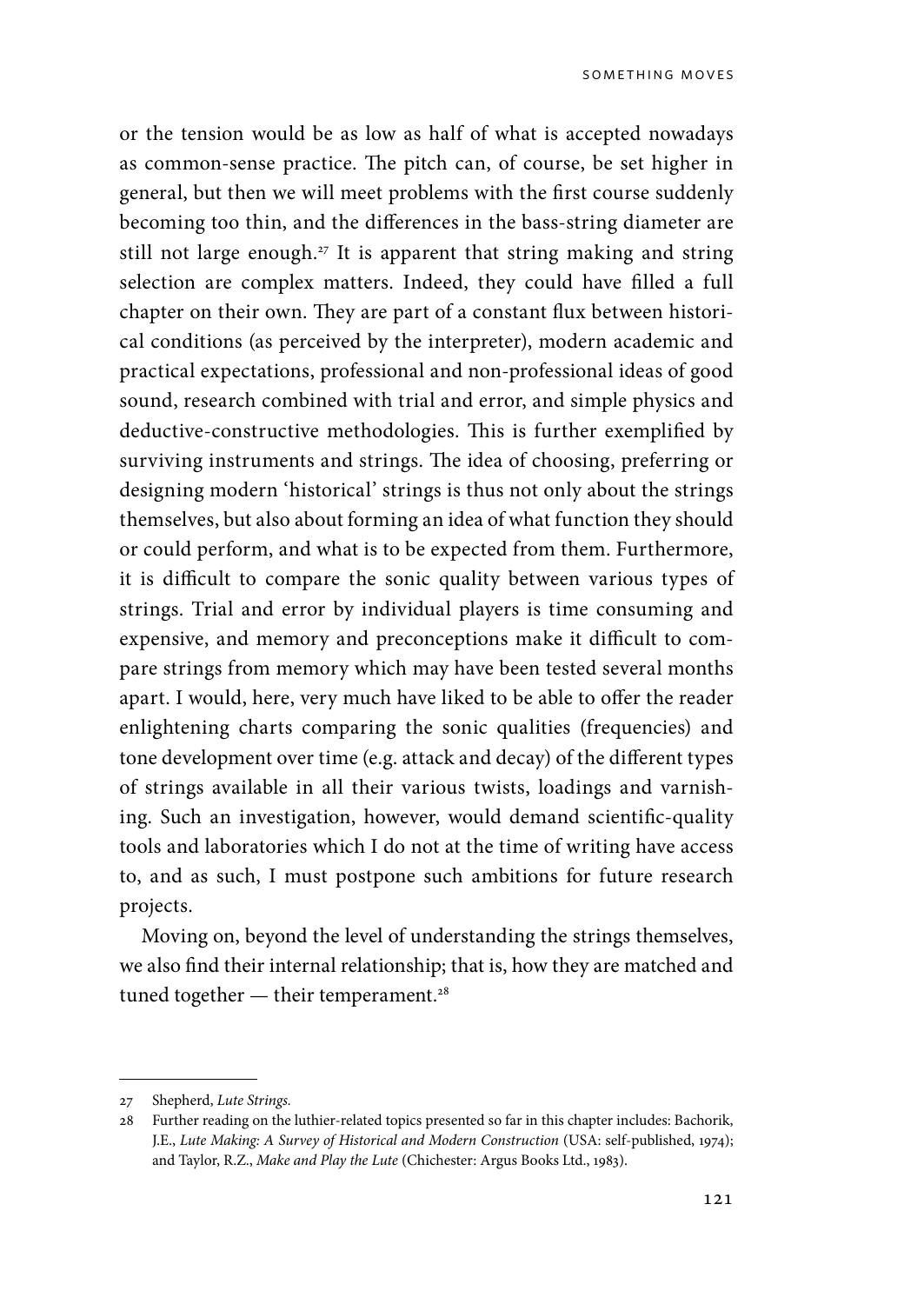#### **Temperaments, tension and sustain**

Temperament, that is, how we tune instruments and intonate tones according to various principles and traditions, is a vast subject and any attempt to fully cover the topic in this context would seem somewhat unrealistic and unnecessary. Yet, temperament is crucial to tone production because it decides how multiple tones performed simultaneously and in relation to neighbouring tones and harmonies are both perceived and how their tone develops over time. In fact, much of an instrument's sustain, tension and richness of overtones are decided by its temperament.

Temperaments can be seen in two ways. The first is when playing monophonic music where we have more freedom in choosing temperament. Because we only consider the tonality horizontally, there are fewer consequences for the overall tonality. Local adjustments can be made within a set tuning by either moving the frets or changing the pitch by pulling or slacking the string with the finger. In polyphonic music, however, the selected temperament produces greater consequences because it has to function vertically over a period of time. This is one of the main reasons why the repertoire of certain instruments historically is often based on a few selected keys in close relation.

Set aside from historical points of arguments, traditions and various ideologies of aesthetics, the selected temperament relates directly to sustain and resonance. A good example here is Pythagorean tuning versus modern Western equal temperament. Western equal temperament divides every semitone into 100 cents, making it easy to calculate (1 semitone or 1 fret on a guitar =  $1 \times 100 = 100$ ; 5 semitones or 5 frets on a guitar =  $5 \times 100 = 500$ . Pythagorean tuning, however, is strictly mathematical and based on the natural proportions of harmonics. If a string is represented by one whole, that is the full length of the string, we find the first harmonic  $(f_1)$  at the half of it (Pythagorean ratio 2:1), the second  $(f_2)$  by dividing the string into three parts (3:2), the third  $(f<sub>3</sub>)$  by dividing the string into four parts (4:3), etc. (see Table 4.3 below). They are reached by multiplying the fundamental frequency by whole numbers.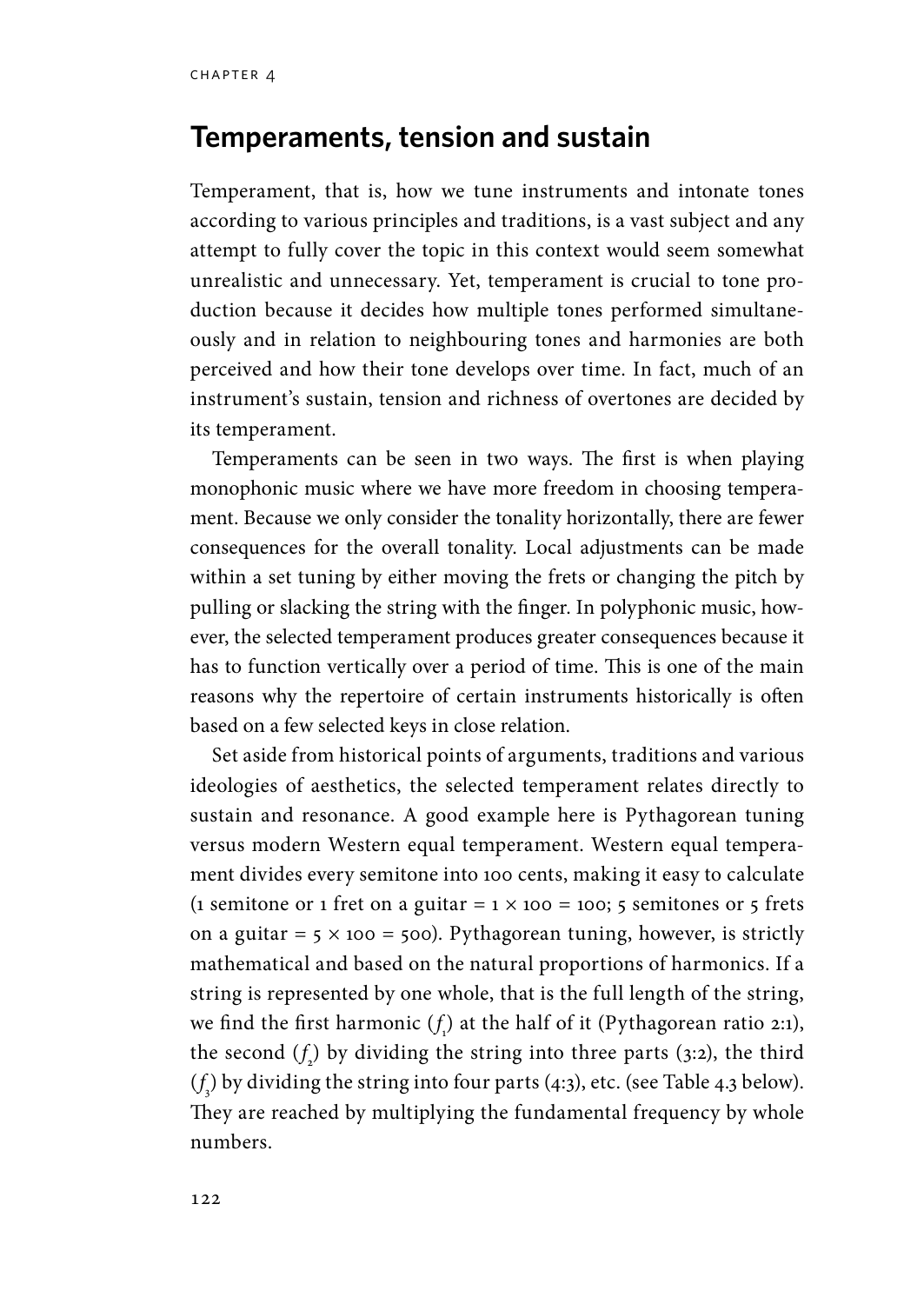| <b>Order</b>                        | Example pitch of $a = 440$ Hz | <b>Multiplication</b> | <b>Relative interval from</b><br>preceding tone |
|-------------------------------------|-------------------------------|-----------------------|-------------------------------------------------|
| $f_{\rm o}$                         | 440 Hz                        | $f_{0}$ $\times$ 1    | (unison)                                        |
|                                     | 880 Hz                        | $f_{0} \times 2$      | octave                                          |
| I,                                  | 1320 Hz                       | $f_{0} \times 3$      | fifth                                           |
| $f_3$                               | 1760 Hz                       | $f_{0} \times 4$      | fourth                                          |
| $f_{\scriptscriptstyle\mathcal{A}}$ | 2200 Hz                       | $f_{0} \times 5$      | major third                                     |
| $f_{5}$                             | 2640 Hz                       | $f_0 \times 6$        | minor third                                     |
| $f_{6}$                             | 3080 Hz                       | $f_{0} \times 7$      | subminor third                                  |
|                                     | 3520 Hz                       | $f_0 \times 8$        | supermajor second                               |

By choosing to play in Pythagorean tuning, we have the major benefit of an increased sustain, because the overtones of the string and the instrument align better, in theory, with the temperament. This is conditional upon the luthier properly matching the materials and components of the instrument (consider earlier discussion of the mass-spring system and lute sound as the sum of its components). In Table 4.4 below, we see how different Pythagorean temperament is from Western equal temperament. They both have the octave at 1200 cents, but otherwise they differ from 1.96 to an astonishing 11.73 cents.

| <b>Semitones</b> | <b>Pythagorean (in cents)</b>             | <b>Western equal</b><br>temperament (in cents) | <b>Difference</b><br>(in cents) |
|------------------|-------------------------------------------|------------------------------------------------|---------------------------------|
| 1                | 90.22                                     | 100                                            | 9.78                            |
| $\overline{2}$   | 203.91                                    | 200                                            | 3.91                            |
| 3                | 294.13                                    | 300                                            | 5.87                            |
| 4                | 407.82                                    | 400                                            | 7.82                            |
| 5                | 498.04                                    | 500                                            | 1.96                            |
| 6                | Aug. fourth: 611.73<br>dim. Fifth: 588.27 | 600                                            | 11.73<br>11.73                  |
| $\overline{7}$   | 701.96                                    | 700                                            | 1.96                            |
| 8                | 792.18                                    | 800                                            | 7.82                            |
| 9                | 905.87                                    | 900                                            | 5.87                            |
| 10               | 996.09                                    | 1000                                           | 3.91                            |
| 11               | 1109.78                                   | 1100                                           | 9.78                            |
| 12               | 1200                                      | 1200                                           | $\Omega$                        |

|  |  | Table 4.4. Comparison between Pythagorean and Western equal temperaments. |  |  |
|--|--|---------------------------------------------------------------------------|--|--|
|--|--|---------------------------------------------------------------------------|--|--|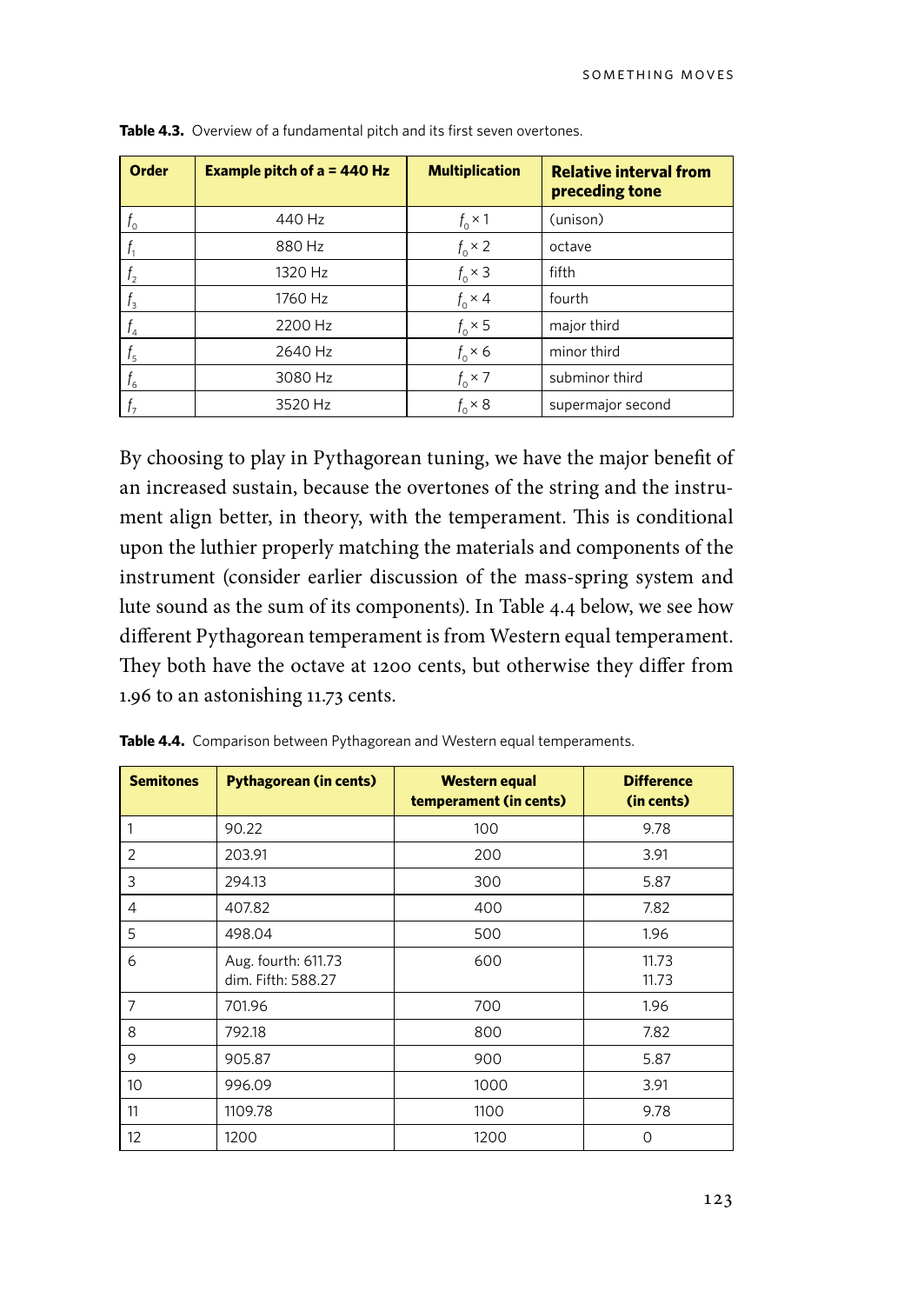The crucial relationship here can be found between the fifth and the thirds. If we were to stack five pure fifths on top of each other from a reference note, such as 'C', we would reach an 'E'. Compared to similarly stacking two octaves and a pure third above each other, we would still go from 'C' to 'E', but the pitch would be different. At a time when the scientific measuring tools we have today were unavailable, this difference was used as a subjective measuring reference and we call it a *syntonic comma*. (See Fig. 4.5 below).<sup>29</sup> In the first system with the fifths stacked upon each other, we ensure that the fifths are pure according to Pythagorean principles, but the thirds are very much 'out of tune.' In the second system, however, where we stack two octaves and a pure third on top of each other, the thirds are pure, but the fifths are far too low. Put simply, these two principles mark the two core perspectives on temperament and tuning, even counterpoint, through the ages. In the Medieval period, harmony was not an issue and there was preference for pure unisons, fourths, fifths and octaves, which left the thirds to be considered as imperfect consonances and they were left out of important musical situations, such as the final chord of a musical work. This is understandable in a system promoting intervals based on natural harmonics, since the major thirds were indeed 1/5 of a semitone larger than the pure third, and the minor third was 1/5 of a semitone smaller than its pure relative. Not until the sixteenth century did the major third become an established part of the cadence (i.e. the *Picardy third*).<sup>30</sup> When the Renaissance period began, the fifths lost their favour to the pure thirds to better enable harmonies, but this came at the cost of leaving the fifths 'out of tune.' Various systems were created following this, in which the fifths were compromised at various degrees to accommodate harmonic progressions and modulations. The 'meantone system', or 1/4 comma system of tuning, lowered the fifths by 1/4 of the syntonic comma. This tuning sounds very nice on an instrument, but the harmonic restrictions are great indeed. As Rolf Lislevand pointed out to

<sup>29</sup> Early Music Sources, 'Just Intonation,' YouTube video, 14'10'', posted by 'Early Music Sources,' 6 October 2016, URL: https://www.youtube.com/watch?v=XhY\_7LT8eTw&feature=youtu.be.

<sup>30</sup> Drabkin, W., 'Third,' *Grove Music Online*. *Oxford Music Online*, Oxford University Press. Retrieved 29 May 2017, URL: http://www.oxfordmusiconline.com/subscriber/article/grove/ music/27849.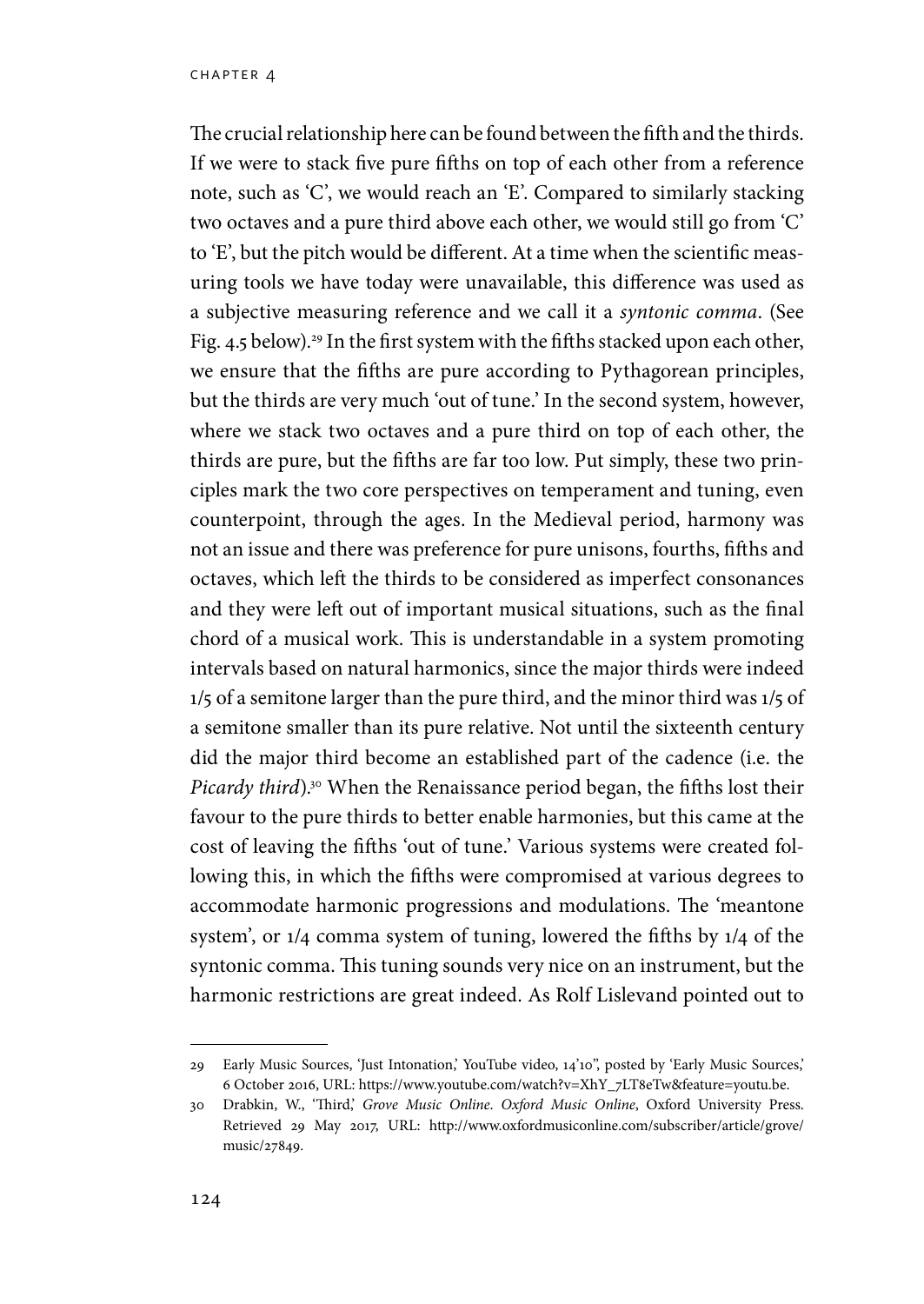

**Figure 4.5.** The syntonic comma. Adapted from *Early Music Sources* with permission.

me once during a private discussion, the fifth alone sounds awkward, but when the third is added it largely cancels out the fifth, making the harmony work much better. When the composers and musicians later asked for more distant harmonies, tuning had to be adjusted accordingly and a range of new temperaments arose, including 1/5 comma, 1/6 comma and 2/7 comma, etc. Indeed, the variations, or rather different compromises between fifths and thirds, are plentiful. In more recent years, Western equal temperament has tried to level out these differences (see Fig. 4.6 below) to enable musicians and composers to move freely between all possible keys, but the compromise is great indeed, and both fifths and thirds are out of tune according to natural harmonics. The positive effects of this are that they make a wider range of keys possible, and the composer and performer can explore distant keys within the same musical piece that are not closely related at all. The disadvantage of this, however, is that the intervals no longer align properly with the instrument's and strings' natural physics, making the tone duller with a shorter sustain.

| 700  | 700 |      | 700 | 700 |     |
|------|-----|------|-----|-----|-----|
| 1200 |     | 1200 |     |     | 400 |

**Figure 4.6.** The case of Figure 4.5 expressed in Western Equal Temperament. The intervals are expressed in cents.

What we can learn from this development, in order to understand tone production conceptually, is that tuning has no right or wrong configuration. It is dependent on personal preference, and historical and cultural contexts. Moving outside Western society, we find clear examples of more complex temperaments in the Far East, the Orient and Asia, and for anyone trying to learn Turkish music, for instance, one soon realises the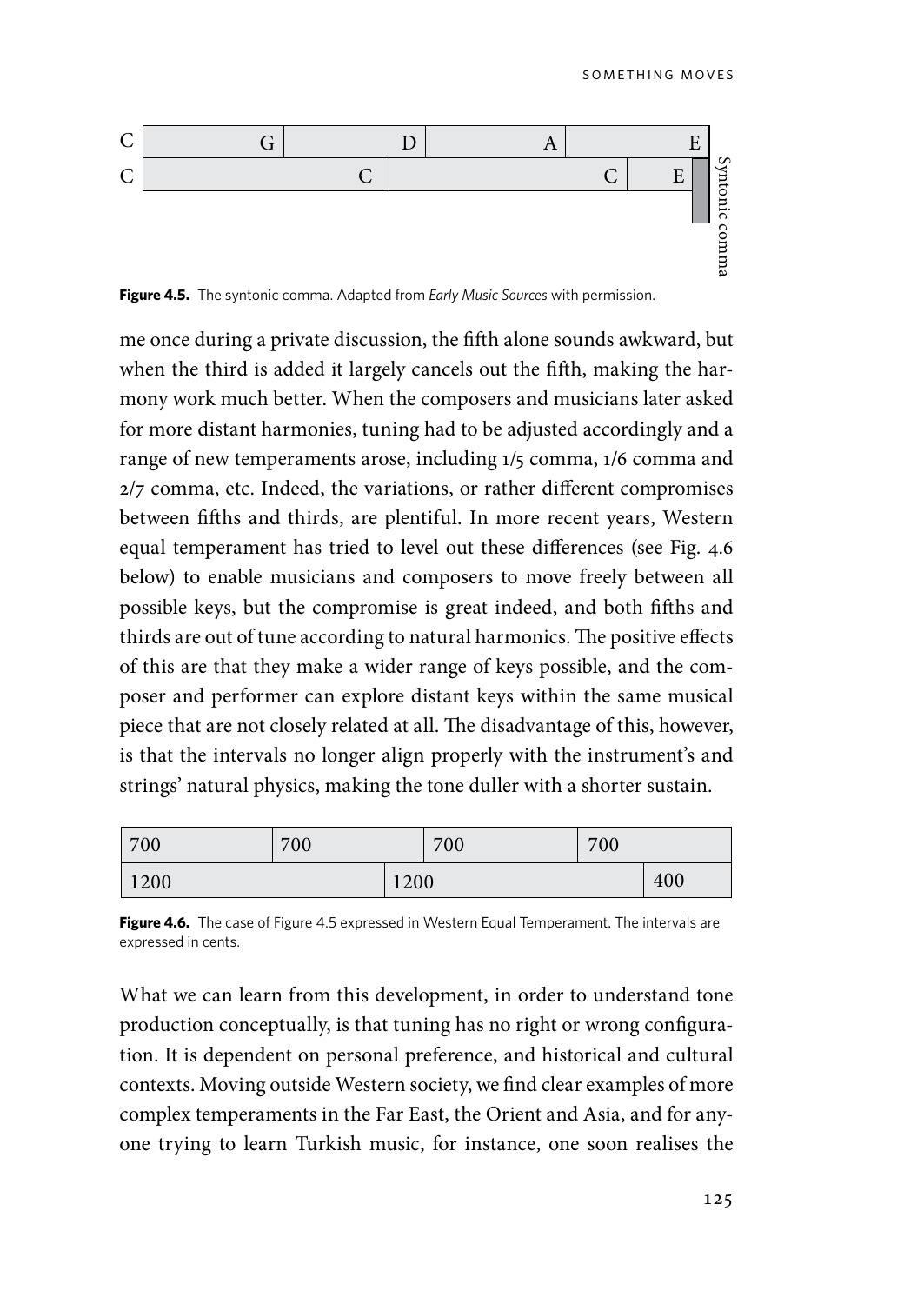challenges of intonating when an octave is divided into 53 commas. A conceptual understanding of tuning and temperament is, then, also a matter of cultural understanding and ear training according to that specific culture. When further considering the matter of sustain and resonance, we understand that culture is also a part of the instrument's resonance and temperament. Instruments that seem to have been performed in more resonant acoustics seem to have had a stronger attack and shorter sustain, making them sound clear in large halls or their equivalent. Instruments that seem to have been utilised mostly in dry spaces, including several folk instruments such as the Norwegian Hardanger fiddle, the keyed fiddle and the hurdy gurdy, had the resonance built into the instrument by utilising sympathetic strings. Modern plucked instruments also have a much higher string tension and thicker materials which, together with shortened sustain and less apparent activation of unaligned overtones, makes them duller and often louder (depending on the performer) than their historically-distant counterparts.

# **Practical considerations for lute instruments**

Temperament, however, is not all that affects sustain, resonance and tone production. It is also important to include performance technique and instrument set-up when developing a concept for tone production. Regarding the left hand, the point at which one places one's fingers between two frets actually makes a difference. If the fingers are placed off centre, it can be difficult to press the string all the way down on the fretboard, which in turn affects the string's movement. This can result in shorter sustain and slightly-altered pitch, especially when the distance between the fretboard and the string is high (see Fig. 4.7 below). When placing the finger at the centre between two frets, it is easier to press the string down properly and reach full string tension (see Fig. 4.8 below). A good experiment to illustrate this, at least in my experience, is to play a D minor chord on a Baroque guitar, first with the fingers unevenly placed and then with all the fingers in the dead centre of each fret. What I notice is that the first case results in an unbalanced chord that sounds slightly out of tune, while the second case produces a well-balanced chord where all tones have similar sustain and are perceived as more in tune with each other. What is interesting to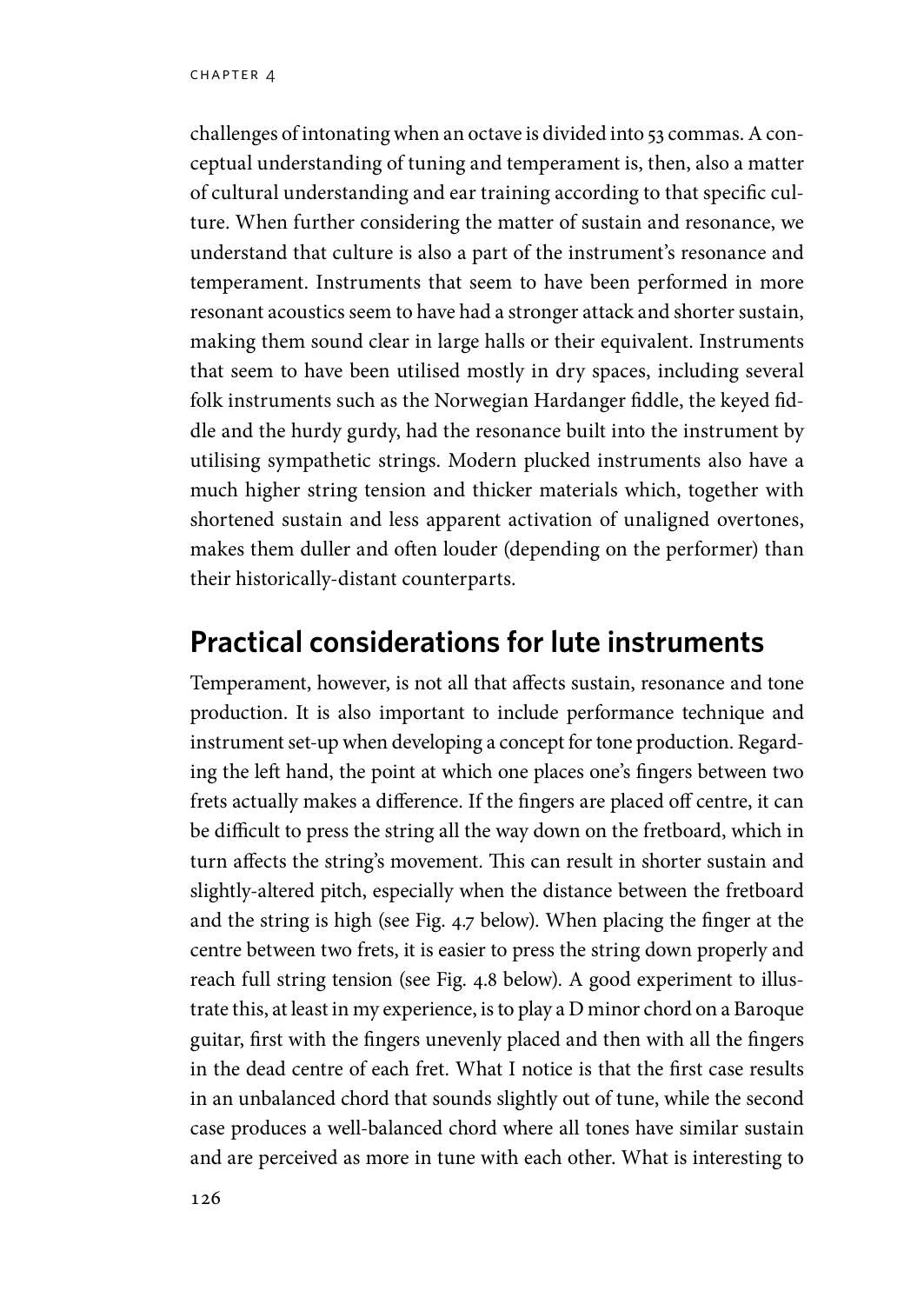

Figure 4.7. Off centre: The strings have no contact with the fretboard, resulting in ineffective string vibrations and sometimes loss of sustain and altered pitch. Photo: Robin Rolfhamre.



Figure 4.8. At the centre: The strings have contact with the fretboard, resulting in effective string vibrations. Photo: Robin Rolfhamre.

note here is that I have found no primary sources, neither past nor present literature, which supports or even mentions this, except for Rolf Lislevand, who once raised the issue with me during a private conversation.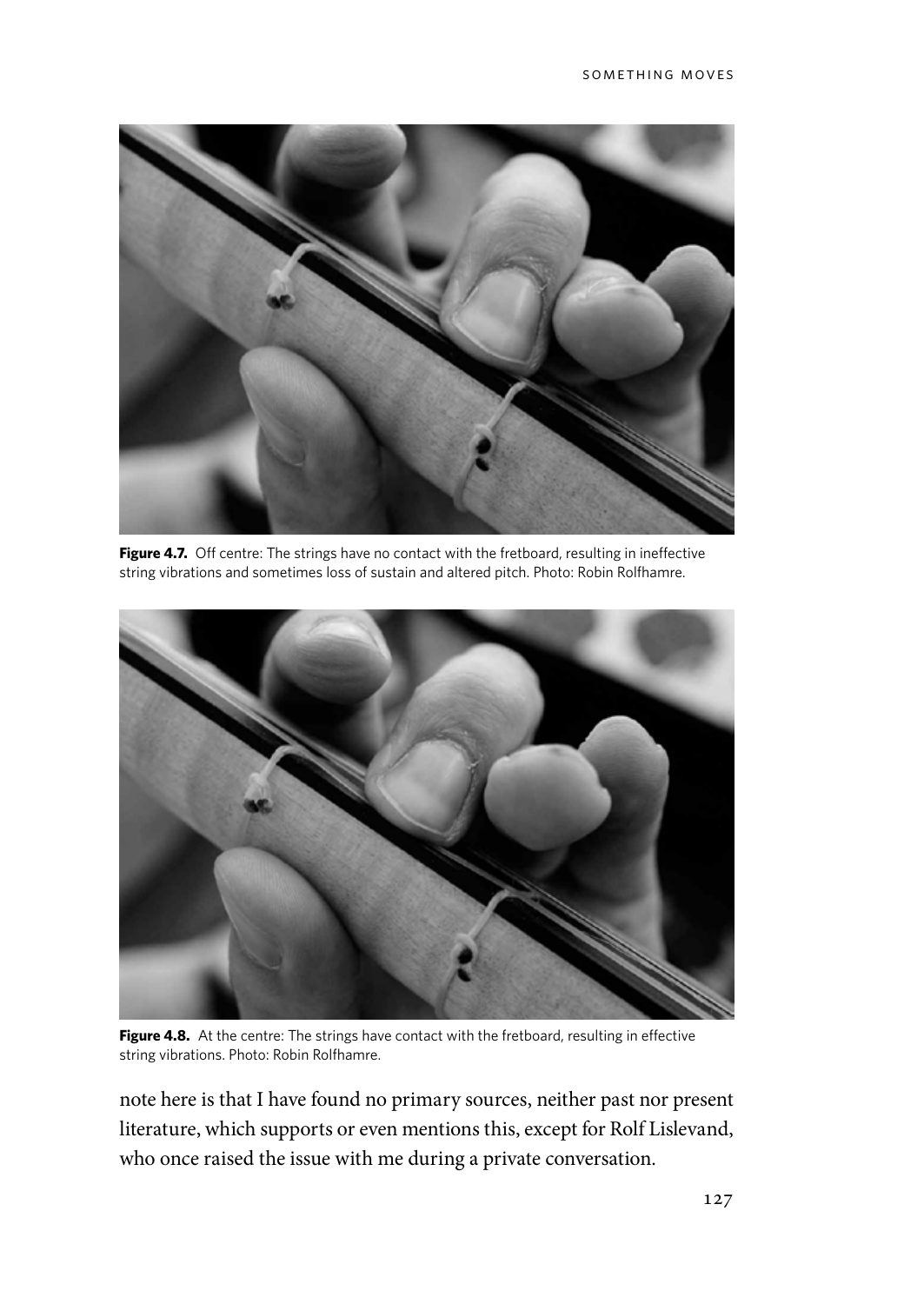This is not necessarily true on all instruments. I have made observations that, in addition to modern Classical guitars and their relatives, the steel string instruments of old are less determined by the centre position. On my own *chitarra battente*, the difference between on and off centre is so minimal that I wonder if it is even perceptible. It is worth noting that John Playford (1666), in writing about the metal-strung cittern, says that '[…] To strive to stop clear; Which to do, be sure not to stop short of the Fret, not just upon it, but with the end of the finger as near the Fret as you can, and the harder the better.'31

Beyond the placing of the left-hand fingers, old frets cause various problems as well. First of all, they can become dry and loose, making them move around uncontrollably when the left hand moves up and down the fretboard. Secondly, when fibres break and the frets get rough and 'hairy,' the frets make unwanted contact with the vibrating string, causing noise as they disturb the trajectory of the string. Finally, unevenly-worn frets cause uneven heights, which in turn produce uneven tensions between strings, also affecting intonation and sustain; this means that a perfectly-tuned instrument, with all the frets correctly positioned, may still be out of tune because it has old frets (see Fig. 4.9 below). According to *The Burwell Lute Tutor*, 'The frets must be good and new, and tied very fast; […] Now one cannot well tune his lute unless it be well strung and have good frets.'32 Furthermore, Mace advises us to use single frets rather than some techniques of tying which result in double frets, as they produce a clearer tone. In Mace's words, double frets 'cannot be thought to *speak so Clear*, because, although it *Lye hard and close*, upon the *uppermost* of the *Two*, next the *Finger*, yet it cannot lye so very *close and hard*, upon the *undermost*; so that it must needs *Fuzz* a little, though not *easily discern'd*, and thereby, takes *off* something of *Its Clearness* […].'33

<sup>31</sup> Playford, C*ithren*, Brief Instructions to Playing the Cithren (7th page).

<sup>32</sup> Dart, *Burwell*, 15–16.

<sup>33</sup> Mace, *Monument*, 70.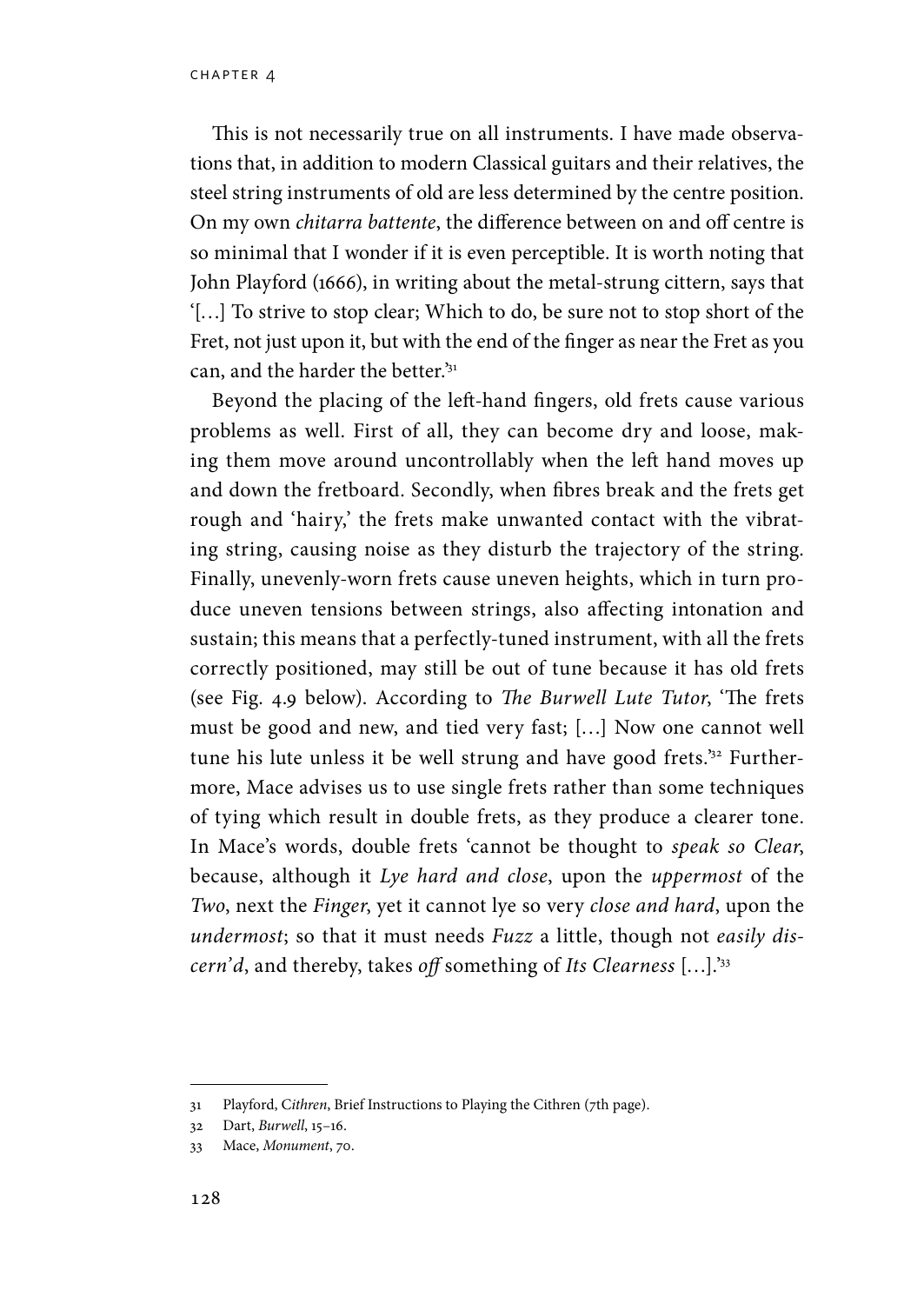

**Figure 4.9.** The frets are so worn out that they affect the sound by being too low. Small fragments sticking out also disturb the string's vibration. Photo: Robin Rolfhamre.

# **Performing in an acoustical space**

Although there are several matters contributing to how a lute instrument performs physically, it has to be said that most of them take place during the construction of an instrument. Except for matters concerning humidity, geography and temperature, there is little one can do about the construction of a finished instrument other than make physical alterations to it, or to buy another instrument. It is indeed relevant to understand how the instrument behaves and why, in order to understand how sound develops in a certain context, but what is even more important for the practicing performer is to understand how it is affected by, and behaves, in an acoustical space. As mentioned earlier in this chapter, understanding a single particle's behaviour is simple enough, but when a multitude of particles are considered in relation to each other it all becomes highly complex.

A large portion of what shapes the sound of a lute in an acoustical space has to do with reflection. When sound impacts with a surface at a certain angle it will reflect at a corresponding angle. This means that if sound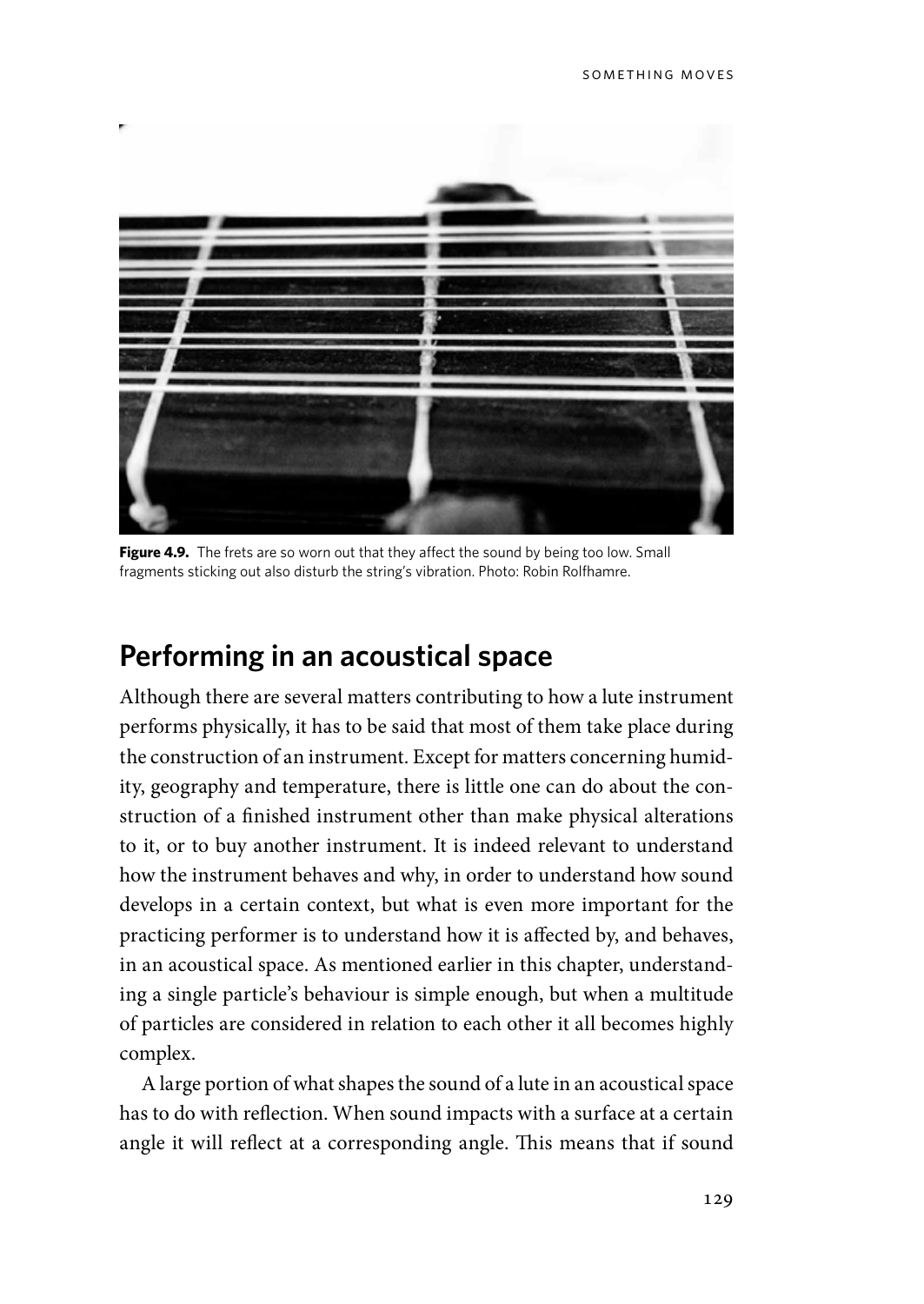approaches a wall from an angle of 22° from the left, it will project from the surface at an angle of 22° to the right. But not all sound is reflected. All materials absorb sound to various degrees, some more than others, which means that some sound is not reflected, but passes through the surface into the material. Painted concrete, for instance, absorbs around 10% at 125 Hz and 7% at 1000 Hz, while ordinary window glass absorbs around 35% at 125 Hz and 12% at 1000 Hz, leaving painted concrete as the most reflective material of the two.34 But it is not as simple as that, because the absorption qualities of a material alter in relation to humidity as well. All materials have air pockets, to various degrees, depending on their density. When humidity increases, the surface's air pockets fill with water, making the material less absorbent and more reflective. Conversely, dryer spaces mean less reflection and reverberation.

*The Burwell Lute Tutor* reveals some traces of contemporary acoustics, 'You do well to play in a wainscot room where there is no furniture, if you can; let not the company exceed the number three or four, for the noise of a mouse is a hindrance to that music.'35 In a later comment we also learn that:

the lute is a closet instrument that will suffer the company of but few hearers, and such as have a delicate ear; for the pearls are not to be cast before the swine. As I answered once to a gentlewoman that told me the lute was a heavy music: I answered that her ear was heavy, and that a violin was most fit for her […] for the cabinet rather than for a public place.<sup>36</sup>

This was quite a rude remark, comparing the noblewoman to 'the swine'; particularly when considering Leppert's argument that the violin was a popular instrument for the lower classes in the seventeenth century, 'who used it principally to accompany dances.'37 Indeed, in *The Burwell Lute Tutor* we read: 'To make people dance with the lute it is improper.'38

<sup>34</sup> Everest, F.A., and Pohlmann, K.C., *Master Handbook of Acoustics*, fifth edition (USA: McGraw Hill, 2009), 481.

<sup>35</sup> Dart, *Burwell*, 45.

<sup>36</sup> Dart, *Burwell*, 60–61.

<sup>37</sup> Leppert, *The Sight*, 34.

<sup>38</sup> Dart, *Burwell*, 62.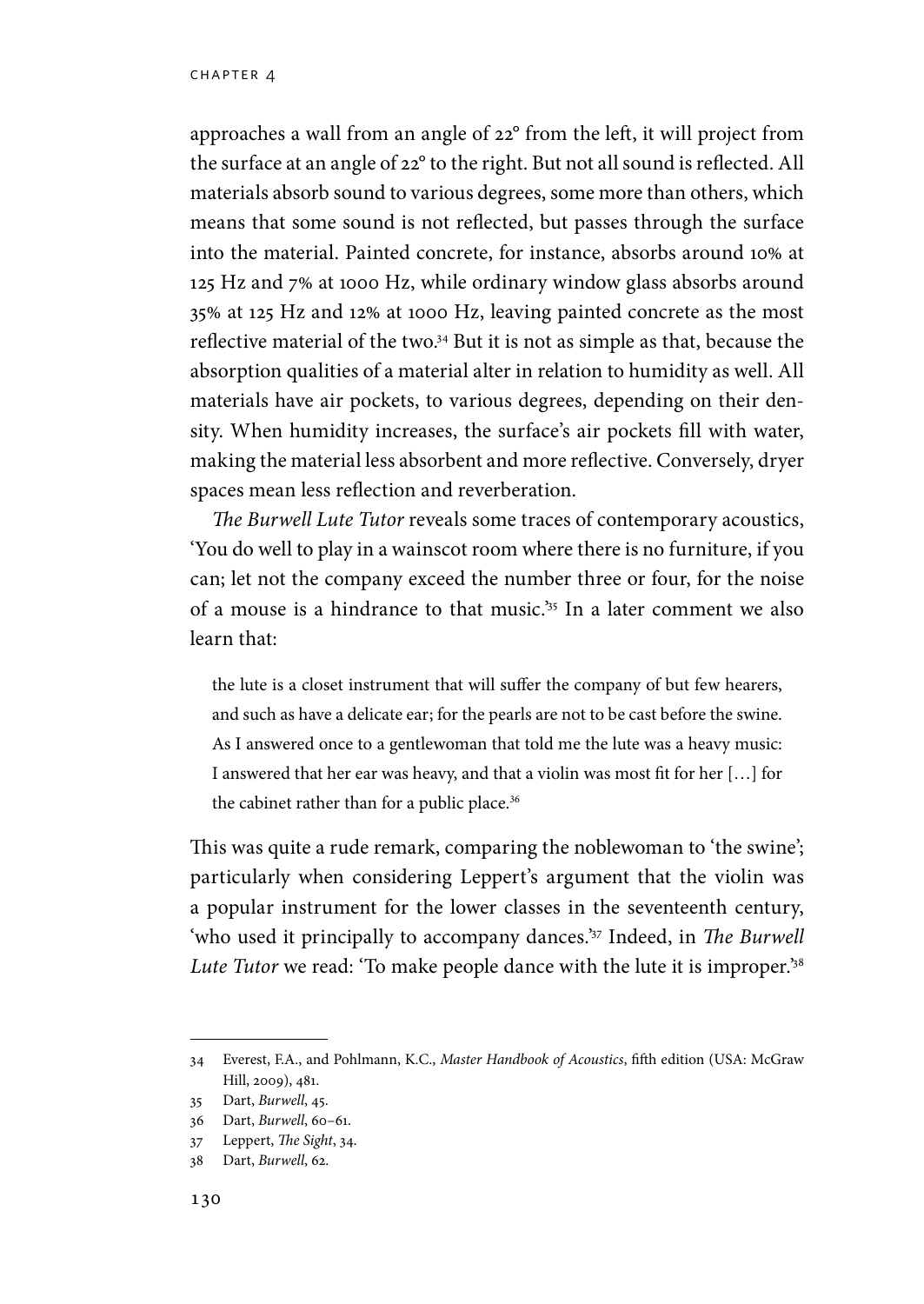Thomas Mace (1676) also speaks of acoustics and presents a sketch of a '*Most Excellent Musick Room*' which he comments accordingly:

The 1*st Thing* to be consider'd, as to the *Advantage of Good Musick*, should be a Convenient, and Fit *Place* to perform It in; such I would call a *Musick Room*; and is considerable in a 4 *Fold Respect*, 1*st*. in *Respect* of, the *Instruments*, 2*d.* the *Musick*, 3*d.* the *Actors*, and 4*th* the *Auditors*. […]

Again; tis observable, That all *Persons* who pursue *Musick*, do endeavour to procure the *Best Instruments* that can be gotten. Now let the *Instruments* be what they will, a *Good Room* will make Them seem *Better*, and a *Bad Room*, *Worse*, as I said before: Therefore It is of a *Great Concern*, to have a *Room*, which may at least, *Advantage your Instruments*, if no other *Conveniency* were gain'd thereby. […]

Here, Mace touches upon one of the core arguments of this book as he speaks of a *music* room that functions as a relation between the instrument, music, performer and perceiver (in this case, the audience). He continues to emphasise that the quality of sound demands both a good, level instrument and good acoustics, and that they are properly contextualised by the performer to have the room emphasise the best qualities of the instrument; that is, the performer must take the acoustics into consideration to achieve the best tone quality. Mace continues to present, what he perceives to be, the most-suitable music room:

The *Room* would be *One Step Higher*, than the *Galleries*, in the *Floor*; the better to conveigh the *Sound* to the *Auditors*.

The *Height* of the *Room* not too *High*, for the same *Reason.*

[…]

The *Room* being *Thus Clear*, and *Free from Company*, all *Inconveniences* of *Talking*, *Crowding*, *Sweating*, and *Blustering*, &c. are taken away.

2*d.* The *Sound* has Its *Free*, and *Un-interrupted Passage*, &c.

3*d.* The *Performers* are no ways *Hindered*, &c.

4*th.* The *Instruments* will stand more steadily in *Tune* […].

5thly, The Musick will be Equal to all alike.<sup>39</sup>

<sup>39</sup> Mace, *Monument*, 238–240.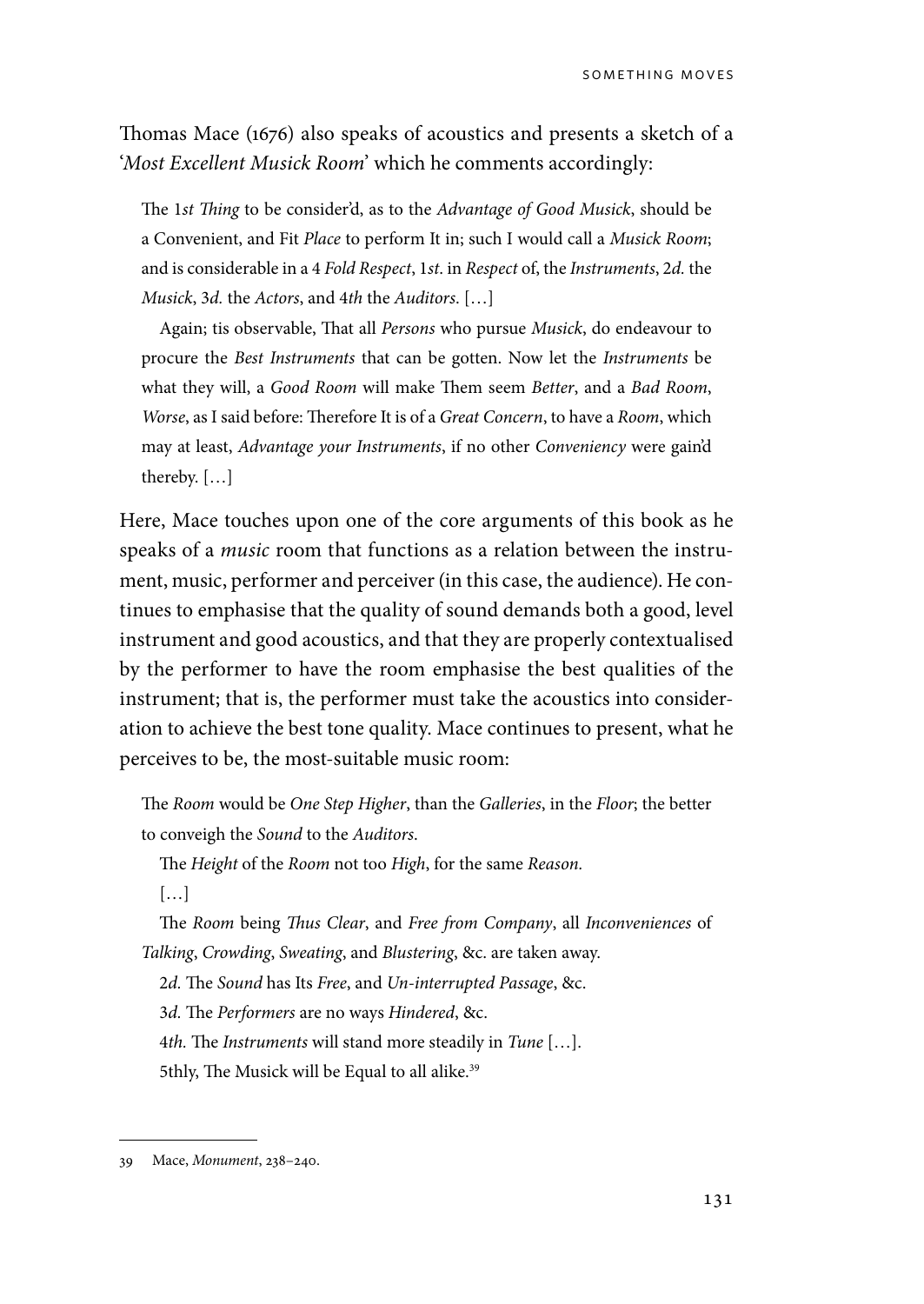Note how Mace presents perspectives similar to those of Rogers, such as having a small audience and giving sound an uninterrupted, free passage. Mace goes further, however, commenting on how the acoustical space affects tuning and that a proper space for music does not differentiate the tone qualities among the auditors; it is perceived alike by all. Mace's argument here is somewhat different than mine in the sense that Mace speaks of constructing a space for music, while I am concerned with tone production in an already-existing space, be it perceived as good or bad. But what we can draw from his discussion is the aim of controlling tone quality and musical expression, to the extent that the musicians are not hindered, neither by instruments and acoustics, nor audiences, in their mediation. Mace's passage on acoustics is quite extensive compared to other topics discussed in *Musick's Monument*, and he proceeds to describe more and more intricate solutions to the interior design, such as 'by *Groves*, or *Pipes*, to certain *Auditors Seats*, where (as they sit) they may, at *small Passage*, or *little Hole*, receive that *Pent-up-Sound*'.40 Rogers and Mace are, of course, only two sources (both from England) and they do not alone represent the full perspective of the ideology of acoustics in Early Modern times. What they do is to give us an important indicator of the Early Modern musician's consciousness of acoustics as an important part of music performance. Continuing along Mace's line of argument, focusing on the sentence 'The *Musick* will be *Equal* to all alike,' we cannot proceed without addressing the issue of phase and comb filtering, because this has a great deal to do with how we perceive a tone. If sound is propagated hemispherically, it means that sound will impact with different surfaces at different times, reaching the ears of the listener at various temporal locations. This is also what makes an instrument sound different in diverse acoustical spaces, because sound as a design is perceived in relation to the space in which it is being created. Phase and comb filtering are important matters in this regard, as they explain why this is happening. The speed of sound is often said to be around 344 metres per second, but in reality, it depends on the temperature, following the formula  $331.4 + (0.607 * T)$  where T is

<sup>40</sup> Mace, *Monument*, 240.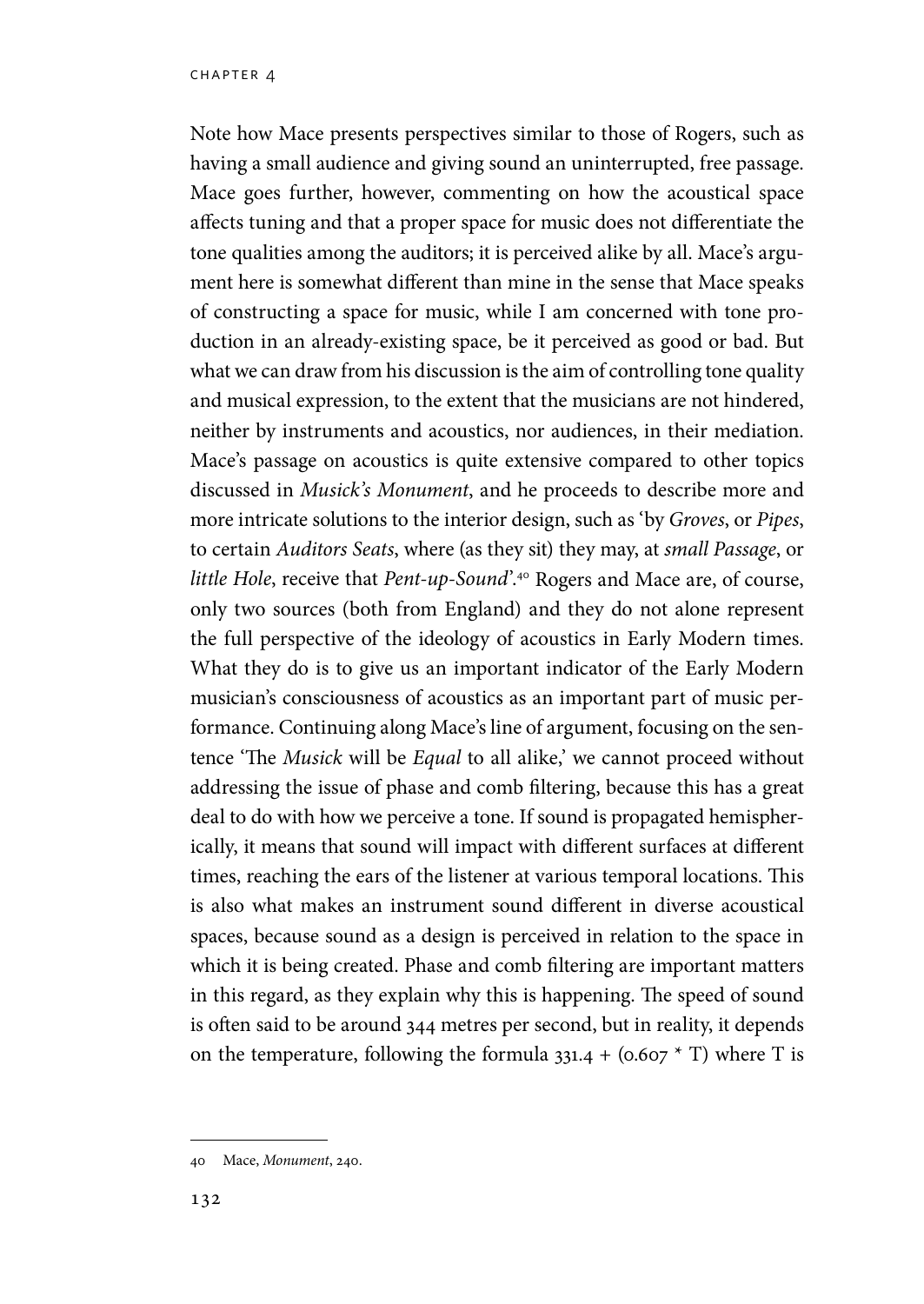temperature in Celsius.41 If the temperature is 22ºC, sound travels at a speed of 344.6 metres per second, but if the temperature is 5°C, its speed is reduced to 334.4 metres per second. If we have two identical sounds played at the same time, the amplitude (i.e. the force at which the particles are displaced) is doubled; if we invert the phase of one of the identical sounds (i.e. turn it up-side-down), we hear nothing because the positive amplitude of one sound is cancelled out by the equally-large negative amplitude making the matter particles stand still, *ergo*, no sound (if two people pull an object in opposite directions with equal force, the object will not move, as the forces cancel each other out); however, if the one sound is slightly displaced relative to the other, some frequencies are amplified and some are cancelled out (on a spectrogram this would look like a comb). This is called comb filtering and this is what makes a certain tone sound the way it does.

As sound is propagating and reflecting inside a room, some sound is obliged to fit the room's dimension in such a manner and angle that it bounces back and forth between two fixed points. This causes some frequencies to become amplified and some to be attenuated or even cancelled, according to the principles of phase and comb filtering mentioned above. Such behaviour gives rise to a phenomenon called *room modes.*  All rooms have preferred frequencies, that is, tones that are reinforced by the room and perceived as stronger sounding than other tones. This also happens inside instruments, which we may consider as very small rooms. I recently had the good fortune to perform two Italian, traditional tarantellas with a talented violinist in Sweden; the first was in G major and the second in A minor. What we observed was that the violin reacted very differently to the two keys, and the violinist told me that in the A minor tarantella, the instrument produced the tone by itself in a sense, while in the G major tarantella, she had to 'do all the work' herself. This is a typical and clear example of how the room modes unveil themselves through an instrument.

Room modes are not only an indicator of what sounds subjectively good or bad in a room, or what frequencies are strengthened or weakened,

<sup>41</sup> Rayburn, R.A., *Eargle's Microphone Book: From Mono to Stereo to Surround. A Guide to Microphone Design and Application*, 3rd ed. (USA: Focal Press, 2013), 11.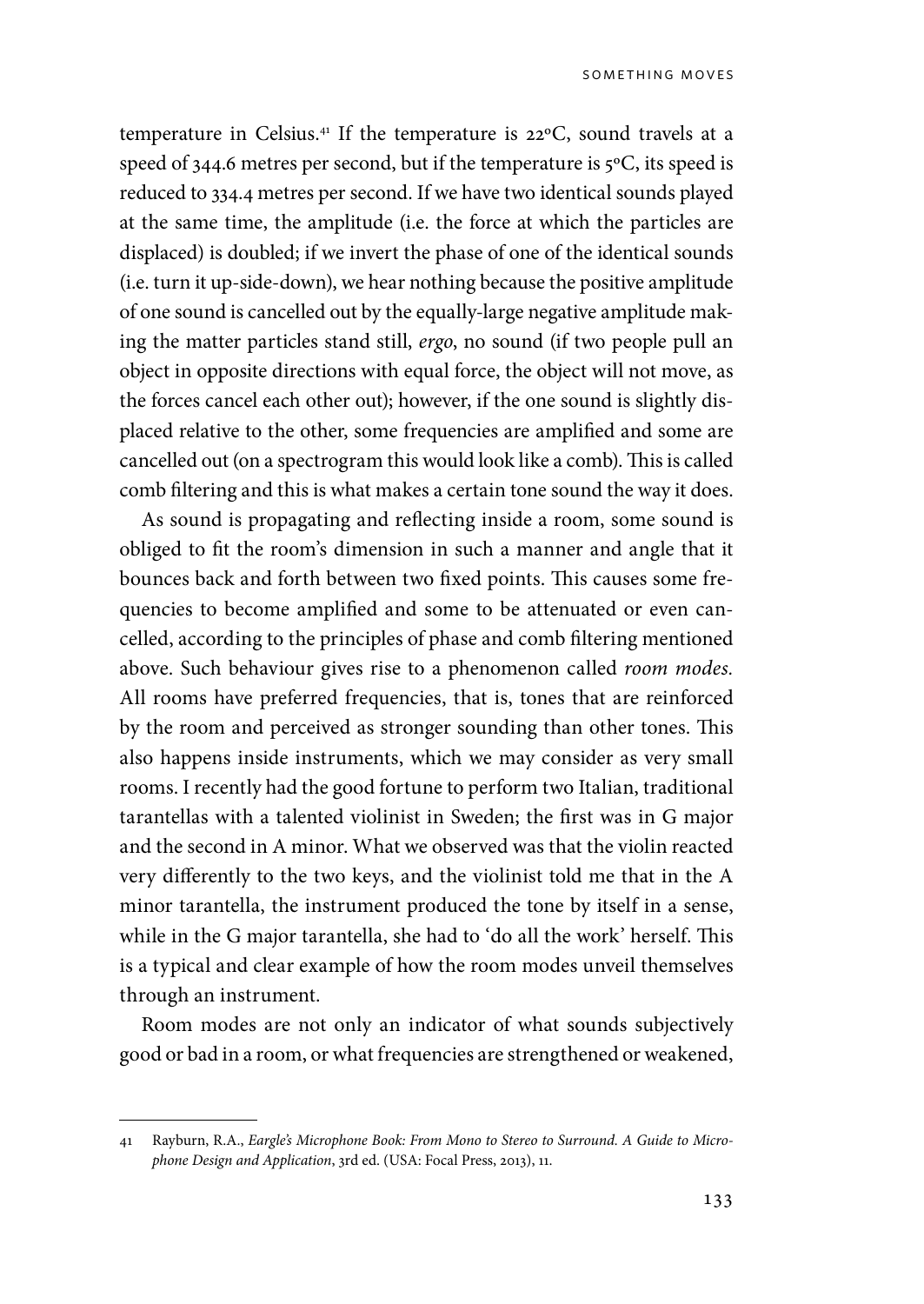but they can also be used in reverse engineering. In an interesting study by Hassan Azad, attempts are made to recreate historical acoustics to learn more about how music could have sounded. Azad studies the music room of the Safavid palace, Ali Qapu in Isfahan, Iran, and finds that it has quite intimate acoustics despite its large construction (see Fig. 4.10 below). From this we learn that large spaces and intimate acoustics are not necessarily opposites:

The reverberation time was nearly low in all configurations. This means that Ali Qapu has been so suitable for intimate music especially Iranian ballad which is a part of Iranian traditional music performed in that era. […] In spite of high proportion of the room volume to the audience between 8 to 103 per person, the presence of cut-outs brought about low reverberation time to serve the function of the room as a host for speech and intimate music.<sup>42</sup>



Figure 4.10. Music Room. The acoustic ceiling of the rooftop music room of the Ali Qapu Palace in Isfahan, Iran. Photo: David Stanley. Published on Flickr under a Creative Commons Attribution 2.0 Generic license (CC BY 2.0); some rights reserved. Original photograph in colour.

<sup>42</sup> Azad, H., 'Ali Qapu: Persian Historical Music Room.' *Proceedings of the Institute of Acoustics, 30* (2008) Pt.3., 4.